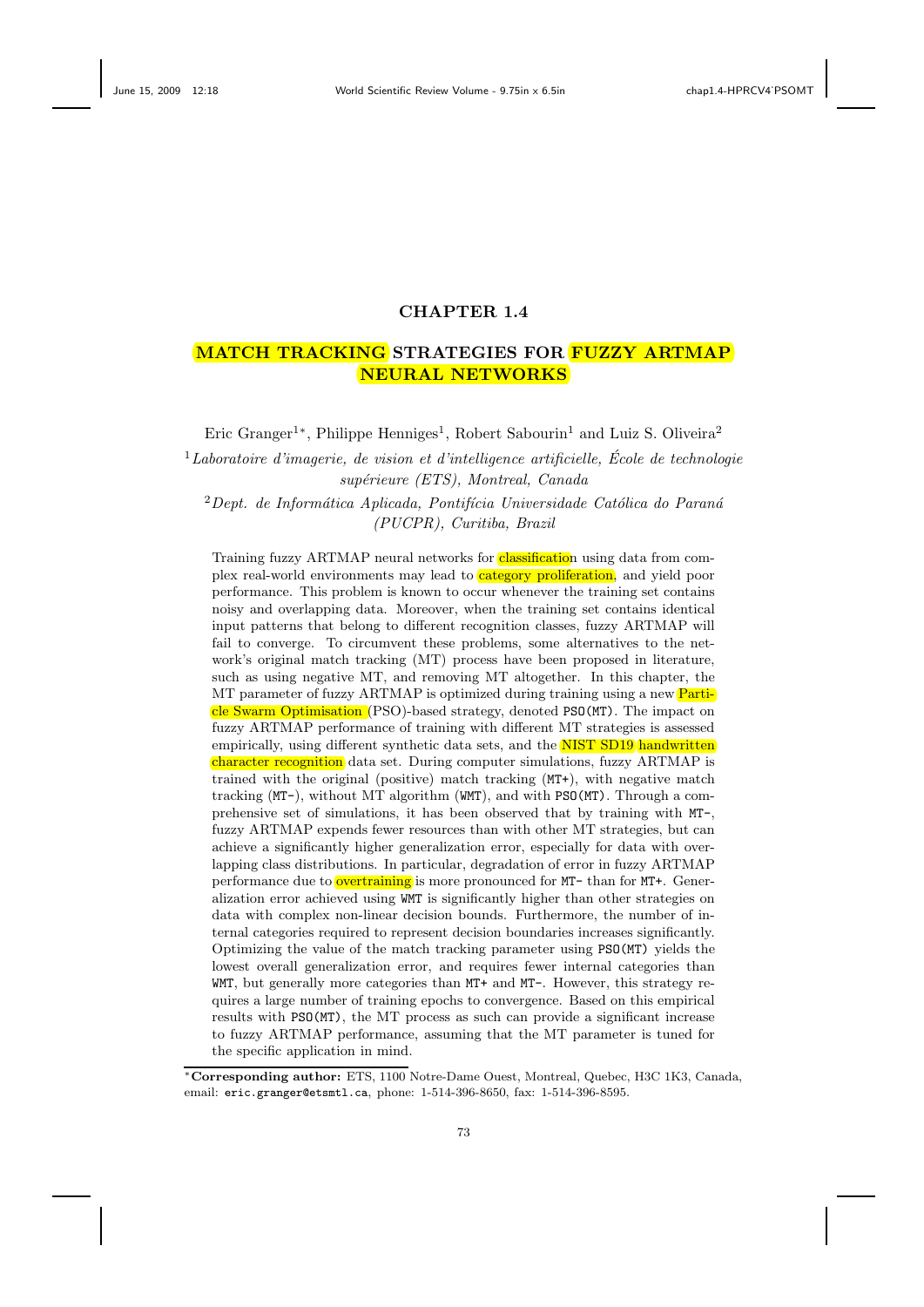### **1. Introduction**

The fuzzy ARTMAP neural network is capable of self-organizing stable recognition categories in response to arbitrary sequences of analog or binary input patterns. It can perform fast, stable, on-line, unsupervised or supervised, incremental learning, classification, and prediction.<sup>6,7</sup> As such, it has been successfully applied in complex real-world **pattern recognition** tasks such as the recognition of radar signals,<sup>15,32</sup> multi-sensor image fusion, remote sensing and data mining,<sup>9,31,35,40</sup> recognition of handwritten characters,  $3,13,23$  and signature verification.<sup>29</sup>

A drawback of fuzzy ARTMAP is its ability to learn decision boundaries between class distributions that consistently yield low generalization error for a wide variety of pattern recognition problems. For instance, when trained for automatic classification of handwritten characters, fuzzy ARTMAP cannot achieve a level of performance that is competitive with some other well-known models.<sup>16</sup> Statistical models (*e.g.*, linear and quadratic discriminant function, Gaussian mixture classifier, *k*-Nearest-Neighbor (*k*NN) and Support Vector Machines (SVMs)), and neural networks(*e.g.*, Multi-Layer Perceptron (MLP) and Radial Basis Function (RBF) networks) are commonly used for classification due to their learning flexibility and inexpensive computation.<sup>26</sup> Such recognition problems typically exhibit complex decision boundaries, with moderate overlap between character classes.

In the context of batch supervised learning of a finite training set, the main factors affecting fuzzy ARTMAP's capacity to generalize are:

- (1) internal dynamics of network: prototype choice and class prediction functions, learning rule, match tracking process, hyper-parameter values, and representation of categories with hyper-rectangles.
- (2) learning process: supervised learning strategy (and thus, the number of training epochs), proportion of patterns in the training subset to those in validation and test subsets, user-defined hyper-parameter values, data normalisation technique, sequential gradient-based learning, and data presentation order.
- (3) data set structure: overlap and dispersion of patterns, etc., and therefore of the geometry of decision boundaries among patterns belonging to different recognition classes.

Several ARTMAP networks have been proposed to refine the decision boundaries created by fuzzy ARTMAP. For instance, many variants attempt to improve the accuracy of fuzzy ARTMAP predictions by providing for probabilistic (density based) predictions.10,14,25,36,39,41

When learning data from complex real-world environments, fuzzy ARTMAP is known to suffer from overtraining, often referred to in literature as the category proliferation problem. It occurs when the training data set contains noisy and overlapping class distributions.<sup>19,22,24</sup> In this case, increasing the amount of training data requires significantly more internal category neurons, and therefore computational complexity, while yielding a higher generalisation error. The cate-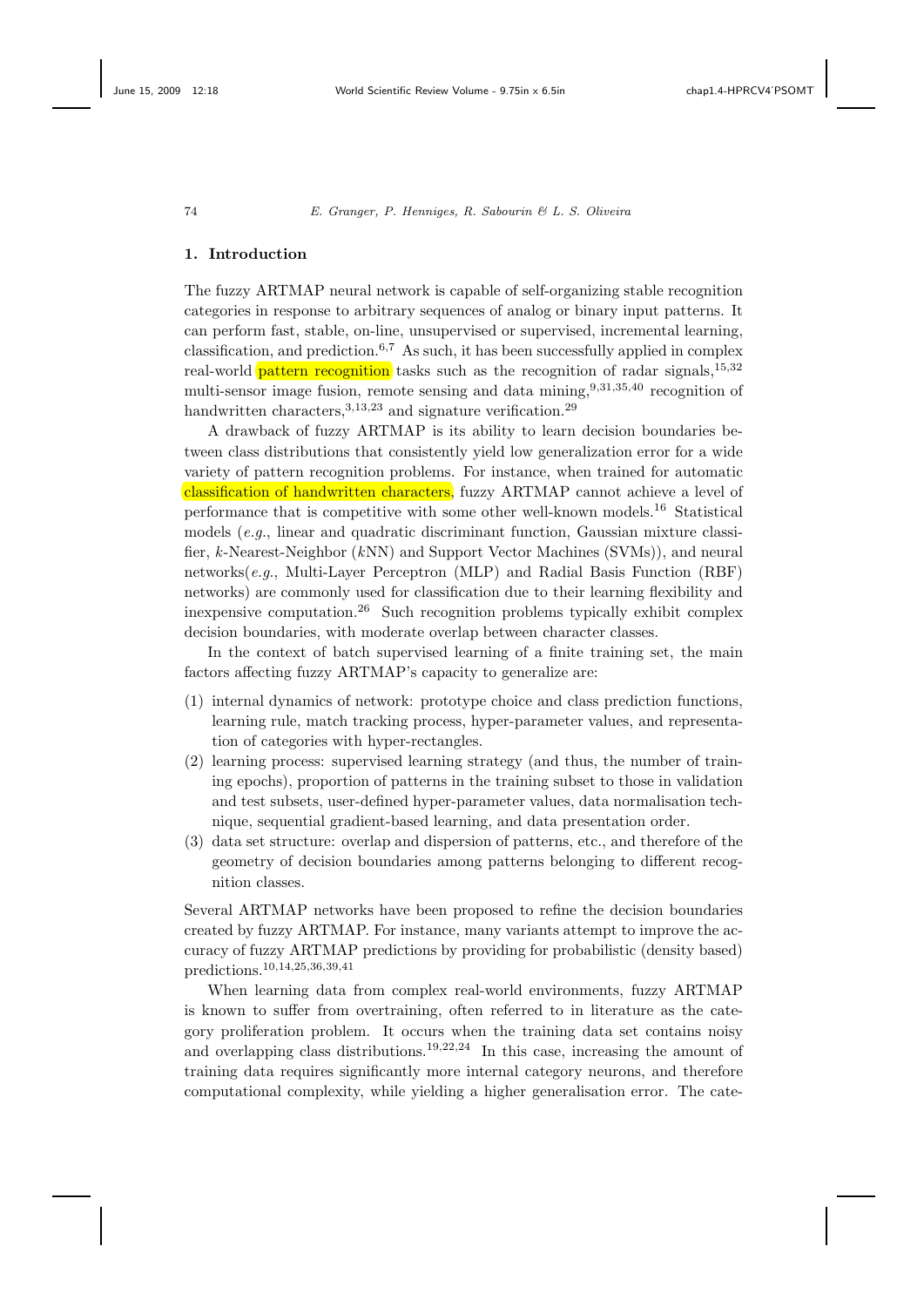gory proliferation problem is directly connected to the match tracking (MT) process of fuzzy ARTMAP. During fuzzy ARTMAP training, when a mismatch occurs between predicted and desired output responses, MT allows selecting alternate category neurones.

The match tracking process is parameterized by  $\frac{h}{h}$  hyper-parameter  $\epsilon$ , and was originally introduced as a small positive value.<sup>10</sup> In fuzzy ARTMAP literature, this parameter is commonly set to a value  $({\epsilon} = 0^+)$  that allows to minimize network resources. Such a choice may however contribute to overtraining, and significantly degrade the capacity to generalize. As a result, some authors have studied the impact on performance of removing the MT altogether, and conclude that the usefulness of MT is questionable.<sup>2,27</sup> However, training without MT may lead to a network with a greater number of internal categories, and possibly a higher generalization error.

In an extreme case, a well known convergence problem occurs when learning inconsistent cases – identical training subset patterns that belong to different classes.<sup>10</sup> The consequence is a failure to converge, as identical prototypes linked to these inconsistent cases proliferate. This anomalous situation is a result of the original match tracking process. This convergence problem may be circumvented by using the feature of ARTMAP-IC<sup>10</sup> called *negative* match tracking (*i.e.*, setting  $\epsilon = 0^$ after mismatch reset). This allows fuzzy ARTMAP training to converge and find solutions with fewer internal categories, but may however lead to a higher generalization error.

In this chapter, the impact on fuzzy ARTMAP performance of training with different MT strategies – the original positive MT ( $MT+$ ), negative MT ( $MT-$ ) and without MT (WMT) - is assessed empirically. As an alternative, a Particle Swarm Optimization (PSO)-based approach called PSO(MT) is used to optimize the value of MT hyper-parameter  $\epsilon$  during fuzzy ARTMAP training, such that the generalization error is minimized. The architecture, weights, and MT parameter are in effect selected to minimize generalisation error by virtue of ARTMAP training, which allows to grow the network architecture (*i.e.,* the number of category neurons) with the problem's complexity. An experimental protocol has been defined such that the generalization error and resource requirements of fuzzy ARTMAP trained with different MT strategies may be compared using different types of pattern recognition problems. The first two types consist of synthetic data with overlapping class distributions, and with complex decision boundaries but no overlap, respectively. The third type consists of real-world data - handwritten numerical characters extracted from the NIST SD19.

In the next section, the MT strategies for fuzzy ARTMAP training are briefly reviewed. Section III presents the experimental methodology, e.g., protocol, data sets and performance measures employed for proof of concept computer simulations. Section IV presents and discuss experimental results obtained with synthetic and NIST SD19 data.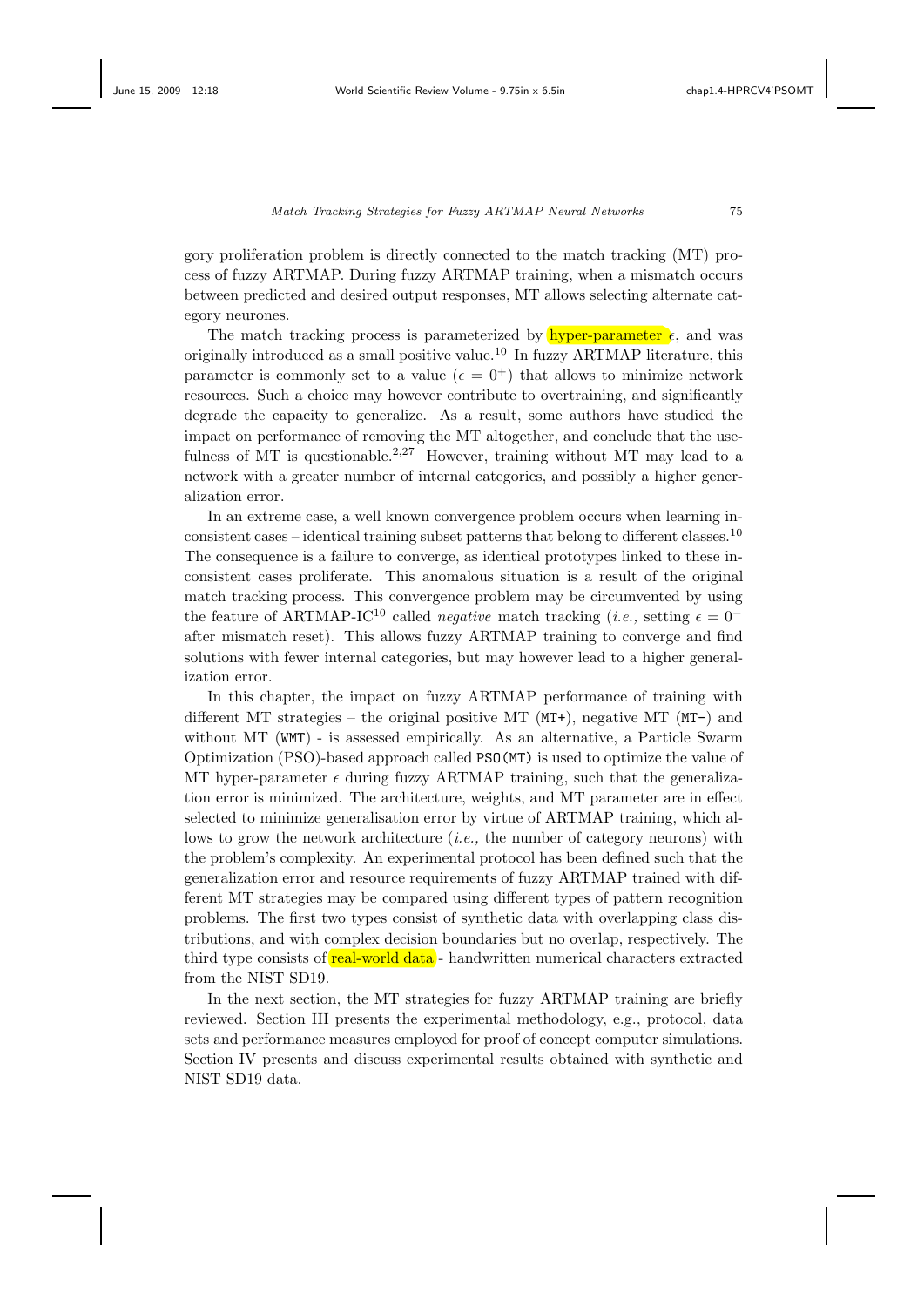# **2. Fuzzy ARTMAP Match Tracking**

## **2.1.** *The fuzzy ARTMAP neural network:*

ARTMAP refers to a family of neural network architectures based on Adaptive Resonance Theory  $(ART)^4$  that is capable of fast, stable, on-line, unsupervised or supervised, incremental learning, classification, and prediction<sup>6</sup>.<sup>7</sup> ARTMAP is often applied using the simplified version shown in Figure 2. It is obtained by combining an unsupervised ART neural network<sup>4</sup> with a map field.

In order to improve the performance or robustness to noise of ARTMAP architectures, several variants have been proposed in literature. Some networks, such as fuzzy ARTMAP, ART-EMAP, ARTMAPT-PI, ARTMAP-IC, Default ARTMAP, Simplified ARTMAP, and Distributed ARTMAP, represent each class using one or more fuzzy set hyper-rectangle, and perform category activation using an  $L_1$  norm. Other networks, such as PROBART, Probabilistic Fuzzy ARTMAP, MLANS, Gaussian ARTMAP, Ellipsoid ARTMAP, boosted ARTMAP, and  $\mu$ ARTMAP, represent each class using one or more probability density functions (pdfs). The class predictions of probabilistic ARTMAP variants consist in estimating the posterior probability that each class generated a given input pattern. Then, the Bayes decision procedure may be applied to assign one-of- $L$  possible classes to the input according to the maximum posterior probability decision rule. This rule defines decision boundaries among classes that yield the minimum probability of misclassification.

Fuzzy ARTMAP<sup>7</sup> is one of the earliest and most popular ARTMAP architecture. It can process both analog and binary-valued input patterns by employing fuzzy  $ART<sup>5</sup>$  as the ART network. The fuzzy ART neural network consists of two fully connected layers of nodes: an  $M$  node input layer,  $F_1$ , and an  $N$  node competitive layer, *F*<sub>2</sub>. A set of real-valued weights  $\mathbf{W} = \{w_{ij} \in [0, 1] : i = 1, 2, ..., M; j = 1, 2, ..., N\}$ is associated with the  $F_1$ -to- $F_2$  layer connections. Each  $F_2$  node j represents a recognition category that learns a prototype vector  $\mathbf{w}_j = (w_{1j}, w_{2j}, ..., w_{Mi})$ . The  $F_2$  layer of fuzzy ART is connected, through learned associative links, to an L node map field  $F^{ab}$ , where L is the number of classes in the output space. A set of binary weights  $\mathbf{W}^{ab} = \{w_{jk}^{ab} \in \{0, 1\} : j = 1, 2, ..., N; k = 1, 2, ..., L\}$  is associated with the  $F_2$ -to- $F^{ab}$  connections. The vector  $\mathbf{w}_j^{ab} = (w_{j1}^{ab}, w_{j2}^{ab}, ..., w_{jL}^{ab})$  links  $F_2$  node j to one of the  $L$  output classes.

# **2.2.** *Algorithm for supervised learning of fuzzy ARTMAP:*

In batch supervised training mode, ARTMAP classifiers learn an arbitrary mapping between training set patterns  $\mathbf{a} = (a_1, a_2, ..., a_m)$  and their corresponding binary supervision patterns  $\mathbf{t} = (t_1, t_2, ..., t_L)$ . These patterns are coded to have unit value  $t_K = 1$  if K is the target class label for **a**, and zero elsewhere. The following steps describe fuzzy ARTMAP learning: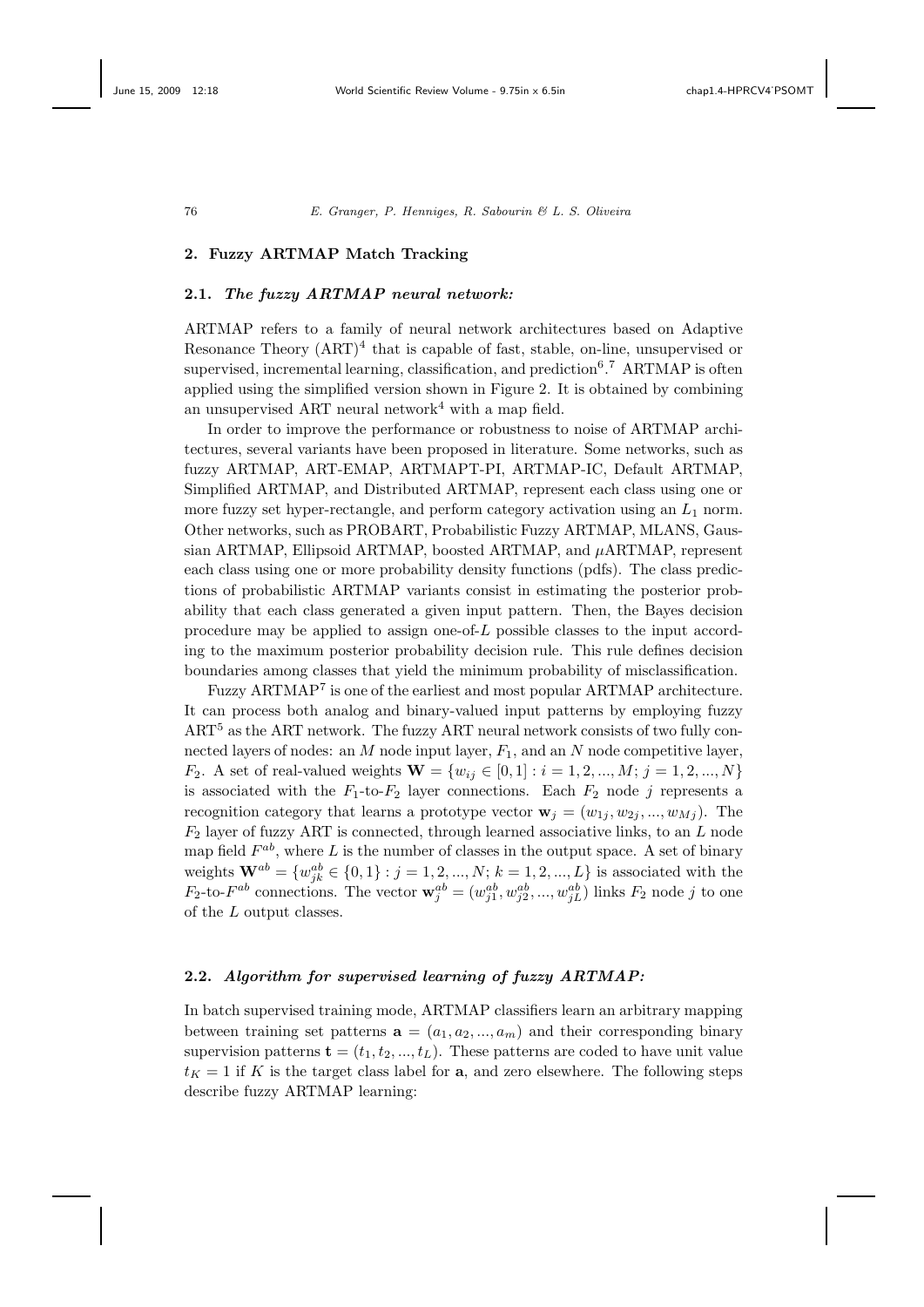

*Match Tracking Strategies for Fuzzy ARTMAP Neural Networks* <sup>77</sup>

Fig. 1. An ARTMAP neural network architecture for pattern classification.

- (1) **Initialisation:** Initially, all the  $F_2$  nodes are uncommitted, all weight values  $w_{ij}$ are initialized to 1, and all weight values  $w_{jk}^{ab}$  are set to 0. An  $F_2$  node becomes committed when it is selected to code an input vector **a**, and is then linked to an  $F^{ab}$  node. Values of the learning rate  $\beta \in [0,1]$ , the choice  $\alpha > 0$ , the match tracking  $0 < \epsilon \ll 1$ , and the baseline vigilance  $\bar{\rho} \in [0, 1]$  hyper-parameters are set.
- (2) **Input pattern coding:** When a training pair (**a**, **t**) is presented to the network, **a** undergoes a transformation called complement coding, which doubles its number of components. The complement-coded input pattern has  $M = 2m$ dimensions and is defined by  $A = (a, a^c) = (a_1, a_2, ..., a_m; a_1^c, a_2^c, ..., a_m^c)$ , where  $a_i^c = (1 - a_i)$ , and  $a_i \in [0, 1]$ . The vigilance parameter  $\rho$  is reset to its baseline value  $\bar{\rho}$ .
- (3) **Prototype selection:** Pattern **A** activates layer  $F_1$  and is propagated through weighted connections **W** to layer  $F_2$ . Activation of each node j in the  $F_2$  layer is determined by the *Weber law choice function*:

$$
T_j(\mathbf{A}) = \frac{|\mathbf{A} \wedge \mathbf{w}_j|}{\alpha + |\mathbf{w}_j|},
$$
\n(1)

where  $|\cdot|$  is the  $L^1$  norm operator defined by  $|\mathbf{w}_j| \equiv \sum_{i=1}^M |w_{ij}|$ ,  $\wedge$  is the fuzzy AND operator,  $({\bf A} \wedge {\bf w}_i)_i \equiv \min(A_i, w_{ij})$ , and  $\alpha$  is the user-defined *choice parameter*. The  $F_2$  layer produces a binary, winner-take-all pattern of activity  $\mathbf{y} = (y_1, y_2, ..., y_N)$  such that only the node  $j = J$  with the greatest activation value  $J = \arg \max \{T_j : j = 1, 2, ..., N\}$  remains active; thus  $y_j = 1$  and  $y_j =$  $0, j \neq J$ . If more than one  $T_j$  is maximal, the node j with the smallest index is chosen. Node J propagates its top-down expectation, or prototype vector  $\mathbf{w}_J$ , back onto F<sup>1</sup> and the *vigilance test* is performed. This test compares the degree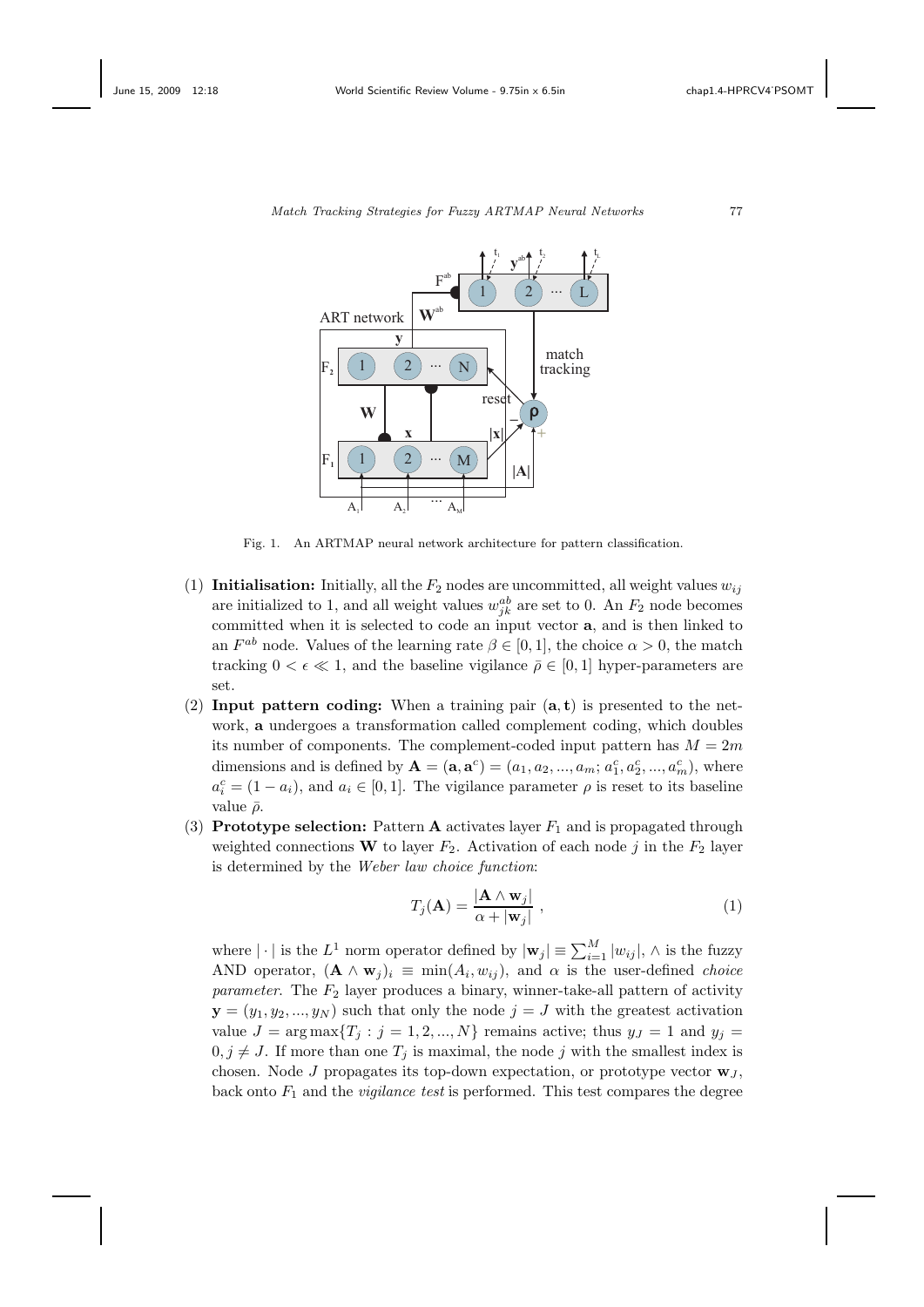of match between **w**<sup>J</sup> and **A** against the dimensionless *vigilance parameter*  $\rho \in [0,1]$ :

$$
\frac{|\mathbf{A} \wedge \mathbf{w}_J|}{|\mathbf{A}|} = \frac{|\mathbf{A} \wedge \mathbf{w}_J|}{M} \ge \rho.
$$
 (2)

If the test is passed, then node J remains active and resonance is said to occur. Otherwise, the network inhibits the active  $F_2$  node (*i.e.*,  $T_J$  is set to 0 until the network is presented with the next training pair  $(a, t)$  and searches for another node  $J$  that passes the vigilance test. If such a node does not exist, an uncommitted  $F_2$  node becomes active and undergoes learning (Step 5). The depth of search attained before an uncommitted node is selected is determined by the choice parameter  $\alpha$ .

(4) **Class prediction:** Pattern **t** is fed directly to the map field  $F^{ab}$ , while the  $F_2$ category **y** learns to activate the map field via associative weights  $\mathbf{W}^{ab}$ . The  $F^{ab}$  layer produces a binary pattern of activity  $\mathbf{y}^{ab} = (y_1^{ab}, y_2^{ab}, ..., y_L^{ab}) = \mathbf{t} \wedge \mathbf{w}_J^{ab}$ in which the most active  $F^{ab}$  node  $K = \arg \max \{y_k^{ab} : k = 1, 2, ..., L\}$  yields the class prediction  $(K = k(J))$ . If node K constitutes an incorrect class prediction, then a *match tracking* (MT) signal raises the vigilance parameter  $\rho$  such that:

$$
\rho = \frac{|\mathbf{A} \wedge \mathbf{w}_J|}{M} + \epsilon \tag{3}
$$

where  $\epsilon = 0^+$ , to induce another search among  $F_2$  nodes (Step 3). This search continues until either an uncommitted  $F_2$  node becomes active, and learning ensues (Step 5), or a node  $J$  that has previously learned the correct class prediction K becomes active.

(5) **Learning:** Learning input **a** involves updating prototype vector  $w_J$ , and, if  $J$  corresponds to a newly-committed node, creating an associative link to  $F^{ab}$ . The prototype vector of  $F_2$  node J is updated according to:

$$
\mathbf{w}'_J = \beta(\mathbf{A} \wedge \mathbf{w}_J) + (1 - \beta)\mathbf{w}_J , \qquad (4)
$$

where  $\beta$  is a fixed *learning rate parameter*. The algorithm can be set to slow learning with  $0 < \beta < 1$ , or to fast learning with  $\beta = 1$ . With complement coding and fast learning, fuzzy ARTMAP represents category  $j$  as an m-dimensional hyperrectangle  $R_i$  that is just large enough to enclose the cluster of training set patterns **a** to which it has been assigned. That is, an Mdimensional prototype vector  $w_i$  records the largest and smallest component values of training subset patterns **a** assigned to category j. The vigilance test limits the growth of hyperrectangles – a  $\rho$  close to 1 yields small hyperrectangles, while a  $\rho$  close to 0 allows large hyperrectangles. A new association between  $F_2$  node J and  $F^{ab}$  node  $K(k(J) = K)$  is learned by setting  $w_{Jk}^{ab} = 1$ for  $k = K$ , where K is the target class label for **a**, and 0 otherwise. The next training subset pair (**a**, **t**) is presented to the network in Step 2.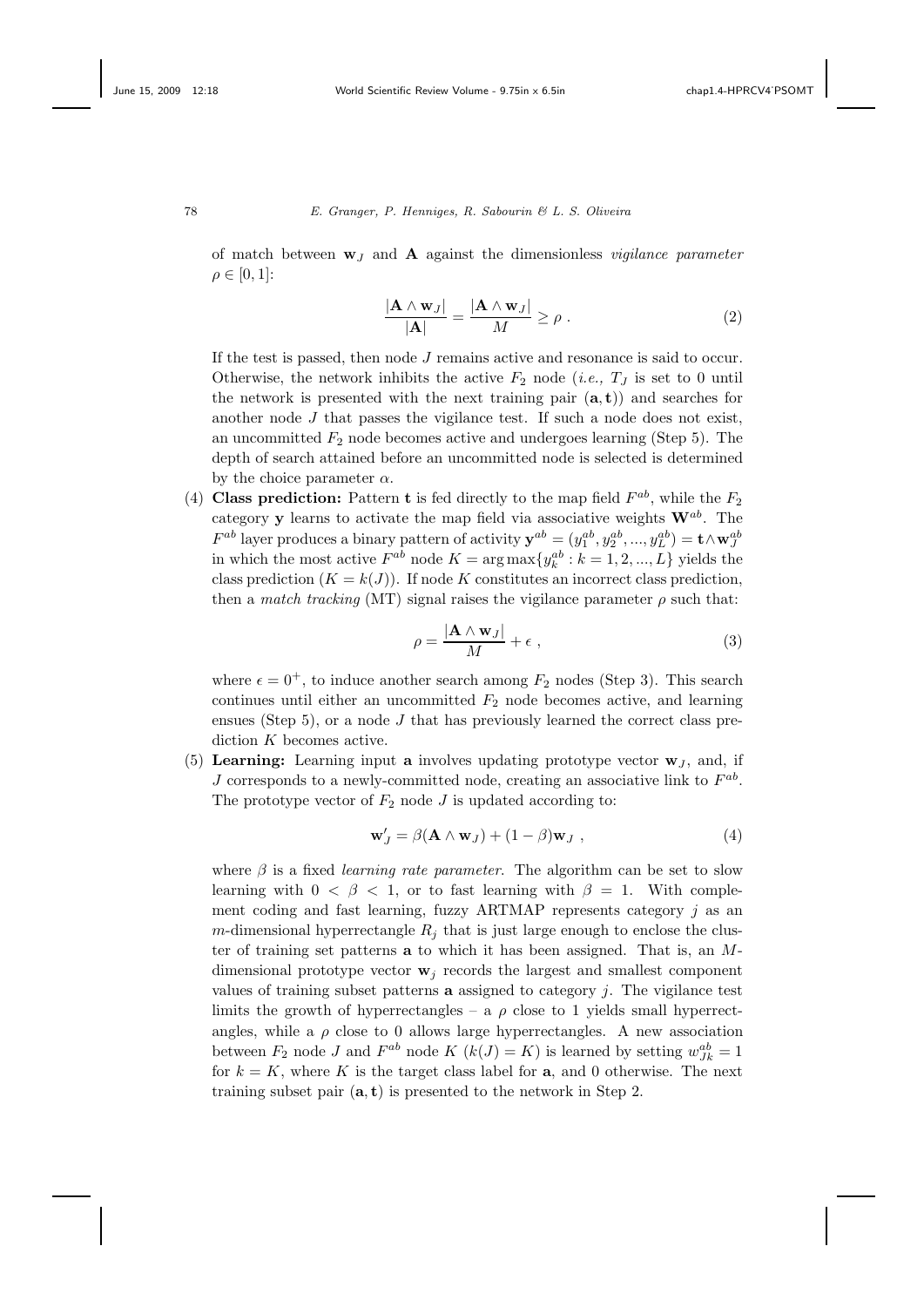Network training proceeds from one epoch to the next, and is halted for validation after each epoch <sup>a</sup>. Given a finite training data set, batch supervised learning ends after the epoch for which the generalisation error is minimized on an independent validation data set. With the large data sets considered in this chapter, learning through this hold-out validation (HV) is an appropriate validation strategy. If data were limited, *k*-fold cross-validation would be a more suitable strategy, at the expense of some estimation bias due to crossing.<sup>19,34</sup>

Once the weights  $W$  and  $W^{ab}$  have been found through this process, ARTMAP can predict a class label for an input pattern by performing Steps 2, 3 and 4 without any vigilance or match tests. During testing, a pattern **a** that activates node J is predicted to belong to class  $K = k(J)$ . The time complexity required to process one input pattern, during either a training or testing phase, is  $O(MN)$ .

### **2.3.** *Match tracking strategies:*

During training, when a mismatch occurs between a predicted response  $\mathbf{v}^{ab}$  and a desired response **t** for an input pattern **a**, the original positive MT process (MT+) of fuzzy ARTMAP raises the internal vigilance parameter to  $\rho = (|\mathbf{A} \wedge \mathbf{w}_J|)(M)^{-1} + \epsilon$ in order to induce another search among  $F_2$  category nodes. MT+ is parameterized by the MT hyper-parameter  $\epsilon$ , which was introduced as a small positive value,  $0 < \epsilon \ll 1$ .<sup>7</sup>

It is well documented that training fuzzy ARTMAP with data from noisy and overlapping class distributions may lead to category proliferation, and that this problem is connected to the MT mechanism. Overlapping between classes, which is responsible for misclassifications during training, requires MT to find a more suitable category for the misclassified pattern. The selected F2 node requires a larger prototype vector, and thus a smaller size to pass the vigilance test. Such misclassifications are responsible for the formation of a large number of small categories within the overlapping area, many of which contribute little to the classification process.<sup>24</sup> Category proliferation is intensified with the degree of class overlap.

Category proliferation is an indication of overtraining. Increasing the amount of training data requires significantly more resources (*i.e.,* the number of internal category neurons, thus memory space and computational complexity), yet provides a higher generalisation error.<sup>19,22,24</sup> In addition, the MT parameter is commonly set to the value  $\epsilon = +0.001$  in fuzzy ARTMAP literature to minimize network resources.<sup>10</sup> Such a choice may play a significant role in category proliferation, and considerably degrade the capacity to generalize.

Although pruning may help reduce category proliferation, some authors have challenged the need for a MT process.<sup>1,27,37</sup> Training without MT (WMT) implies creating a new category each time that a predictive response **y**ab does not match a desired response **t**. When an node in the F2 layer is chosen to represent an input

<sup>&</sup>lt;sup>a</sup>An *epoch* is defined as one complete presentation of all the patterns of the training set.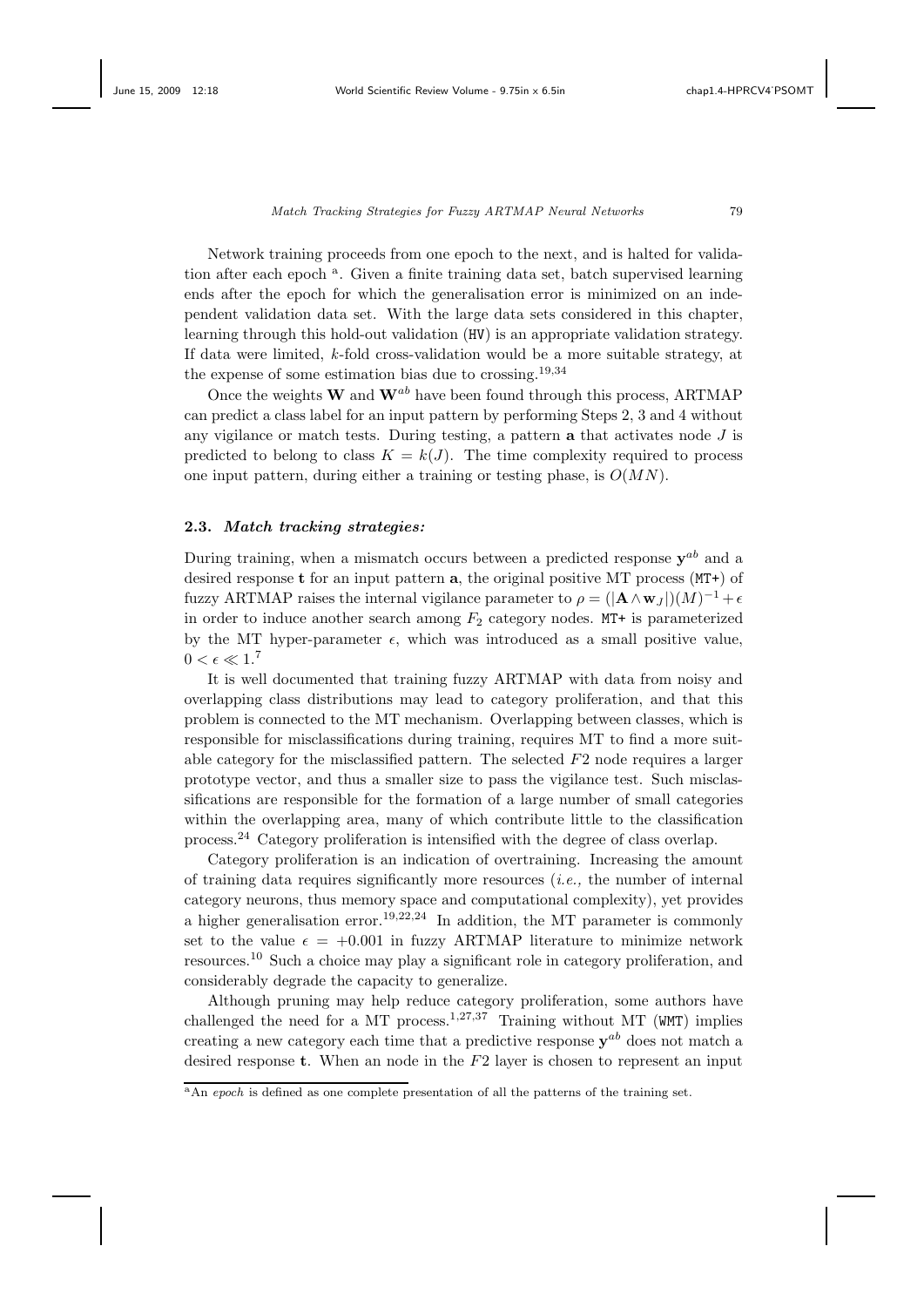pattern, but this node is mapped to the incorrect label, an uncommitted node is activated to represent this pattern. Note that training fuzzy ARTMAP WMT is equivalent to performing MT but setting  $\epsilon = 1$ . Training WMT may create networks with a greater number of internal categories, and possibly a higher generalization error.

In an extreme case, a convergence problem occurs whenever the training set contains identical patterns that belong recognition classes.<sup>10</sup> The effect is a proliferation of identical prototypes associated with the *inconsistent cases*, and a failure to converge. Consider for example that on the first training epoch, fuzzy ARTMAP learns two completely overlapping, minimum-sized prototypes,  $\mathbf{w}_{A,1}$  (linked to class A) and  $\mathbf{w}_{B,1}$  (linked to class B), for two identical pulse patterns,  $\mathbf{a}_1$  and  $\mathbf{a}_2$ . In a subsequent epoch,  $w_{A,1}$  is initially selected to learn  $a_2$ , since  $T_{A,1} = T_{B,1} \simeq 1$ , and  $w_{A,1}$ was created prior to  $\mathbf{w}_{B,1}$  (index A.1 is smaller than B.1). Since  $\mathbf{w}_{A,1}$  is not linked to class B, mismatch reset raises the vigilance parameter  $\rho$  to  $(|{\bf A}_2 \wedge {\bf w}_{A,1}|/M) + \epsilon$ , where  $|\mathbf{A}_2 \wedge \mathbf{w}_{A,1}| = |\mathbf{A}_2 \wedge \mathbf{w}_{B,1}|$ . As a result,  $\mathbf{w}_{B,1}$  can no longer pass the vigilance test required to become selected for **a**2, and fuzzy ARTMAP must create another minimum-sized prototype  $\mathbf{w}_{B,2} = \mathbf{w}_{B,1}$ . From epoch to epoch, the same phenomenon repeats itself, yielding ever more prototypes  $\mathbf{w}_{B,n} = \mathbf{w}_{B,1}$  for n  $= 3, 4, ..., \infty$ .

ARTMAP-IC<sup>10</sup> is an extension of fuzzy ARTMAP that produce a binary winnertake-all pattern **y** when training, but use distributed activation of coded F2 nodes when testing. ARTMAP-IC is further extended in two ways. First, it biases distributed test set predictions according to the number of times F2 nodes are assigned to training set patterns. Second, it uses a *negative MT* process (MT-) to address the problem of inconsistent cases, whereby identical training set patterns correspond to different classes labels.

With negative MT (MT-),  $\rho$  is also initially raised after mismatch reset, but is allowed to decay slightly before a different node  $J$  is selected. Then, the MT parameter is set to a small negative value,  $\epsilon \leq 0$  (typically a value of  $\epsilon = -0.001$ ), which allows for identical inputs that predict different classes to establish distinct recognition categories. In the example above, mismatch reset raises  $\rho$  but  $\mathbf{w}_{B,1}$ would still pass the vigilance test. This allows to learn fully overlapping prototypes for training set patterns that belong to different classes.

In some applications, incorporation into fuzzy ARTMAP of the MT- feature of ARTMAP-IC may be essential to avoid the convergence problem observed with original MT+. Training fuzzy ARTMAP with MT- would thereby find solutions with fewer internal categories, but may nonetheless lead to a higher generalization error. In other cases, MT reset may also be buffered based on a category's previous predictive success, thereby improving the compression achieved with minimal loss of accuracy.<sup>18</sup> During supervised learning, match tracking search allocates memory based on the degree of similarity between newly encountered and previously encountered inputs, regardless of their prior predictive success.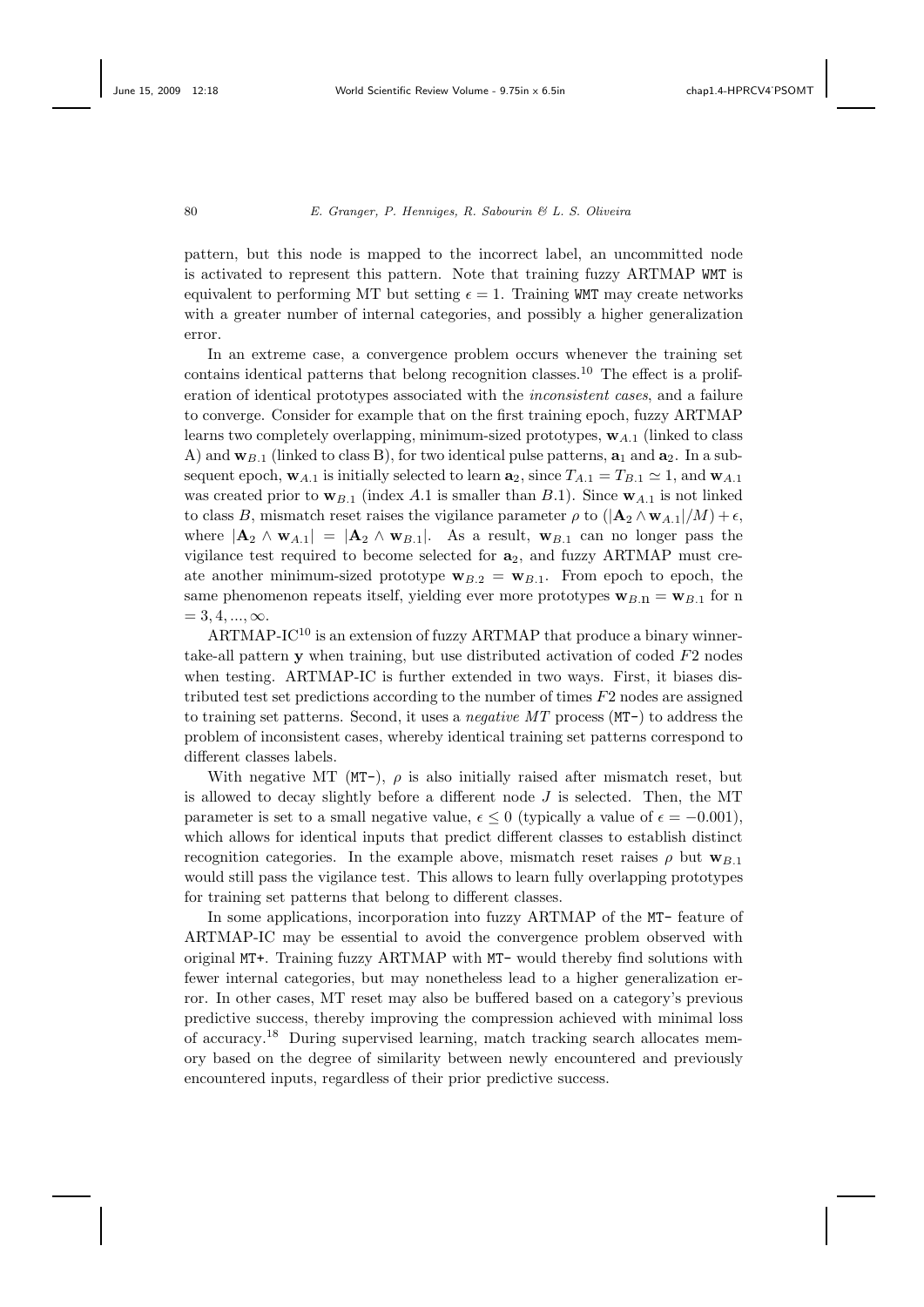An alternate approach consists in optimizing the MT hyper-parameter during batch supervised learning of a fuzzy ARTMAP neural network. In effect, both network (weights and architecture) and  $\epsilon$  values are co-optimized for a given problem, using the same cost function. The next Subsection presents a Particle Swarm Optimization (PSO)-based approach called PSO(MT) that automatically selects a value (magnitude and polarity) of  $\epsilon$  during fuzzy ARTMAP training such that the generalization error is minimized. This approach is based on the PSO training strategy proposed in, $16$  but focused only on a one-dimensional optimization space of  $\epsilon \in [-1, 1]$ .

# **2.4.** *Particle Swarm Optimisation (PSO) of the match tracking parameter*

PSO is a population-based stochastic optimization technique that was inspired by social behavior of bird flocking or fish schooling.<sup>20</sup> It shares many similarities with evolutionary computation techniques such as genetic algorithms (GAs), yet has no evolution operators such as crossover and mutation. PSO belongs to the class of evolutionary algorithm techniques that does not utilize the "survival of the fittest" concept, nor a direct selection function. A solution with lower fitness values can therefore survive during the optimization and potentially visit any point of the search space.<sup>12</sup> Finally, while GAs were conceived to deal with binary coding, PSO was designed, and proved very effective, in solving real valued global optimization problems, which makes it suitable for this study.

With PSO, each *particle* corresponds to a single solution in the search space, and the population of particles is called a *swarm*. All particles are assigned position values which are evaluated according to the fitness function being optimized, and velocities values which direct their movement. Particles move through the search space by following the particles with the best fitness. Assuming a d-dimensional search space, the position of particle  $i$  in an P-particle swarm is represented by a d-dimensional vector  $\mathbf{s}_i = (s_{i1}, s_{i2}, \ldots, s_{id})$ , for  $i = 1, 2, \ldots, P$ . The velocity of this particle is denoted by vector  $\mathbf{v}_i = (v_{i1}, v_{i2}, \dots, v_{id})$ , while the best previously-visited position of this particle is denoted as  $\mathbf{p}_i = (p_{i1}, p_{i2}, \dots, p_{id})$ . For each new iteration  $q + 1$ , the velocity and position of particle i are updated according to:

$$
\mathbf{v}_{i}^{q+1} = w^{q} \mathbf{v}_{i}^{q} + c_{1} r_{1} (\mathbf{p}_{i}^{q} - \mathbf{s}_{i}^{q}) + c_{2} r_{2} (\mathbf{p}_{g}^{q} - \mathbf{s}_{i}^{q})
$$
(5)

$$
\mathbf{s}_i^{q+1} = \mathbf{s}_i^q + \mathbf{v}_i^{q+1} \tag{6}
$$

where  $\mathbf{p}_q$  represents the global best particle position in the swarm,  $w^q$  is the particle inertia weight,  $c_1$  and  $c_2$  are two positive constants called cognitive and social parameters, respectively, and  $r_1$  and  $r_2$  are random numbers uniformly distributed in the range [0,1].

The role of  $w<sup>q</sup>$  in Equation 5 is to regulate the trade-off between exploration and exploitation. A large inertia weight facilitates global search (exploration), while a small one tends to facilitate fine-tuning the current search area (exploitation).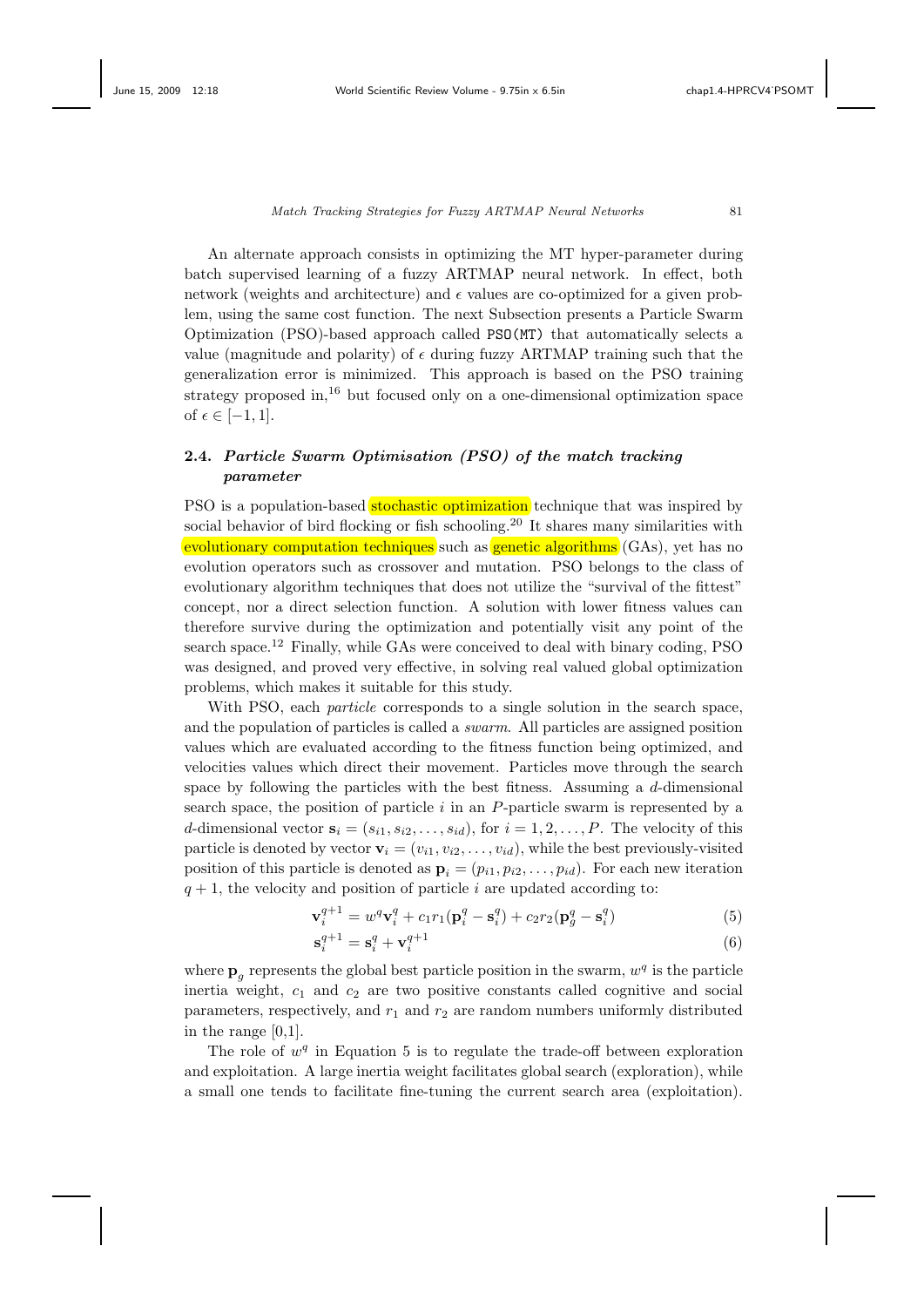

Fig. 2. An ARTMAP neural network architecture specialized for pattern classification.

This is why inertia weight values are defined by some monotonically decreasing function of q. Proper fine-tuning of  $c_1$  and  $c_2$  may result in faster convergence of the algorithm and alleviation of the local minima. Kennedy and Eberhart propose that the cognitive and social scaling parameters be selected such that  $c_1 = c_2$  $2.^{21}$  Finally, the parameters  $r_1$  and  $r_2$  are used to maintain the diversity of the population. Figure ?? depicts the update by PSO of a particle's position from  $\mathbf{s}_i^q$ to  $\mathbf{s}_i^{q+1}$ .

Algorithm 1 shows the pseudo-code of a PSO learning strategy specialized for supervised training of fuzzy ARTMAP neural networks. It essentially seeks to minimize fuzzy ARTMAP generalisation error  $E(\mathbf{s}_i^q)$  in the *d*-dimensional space of hyper-parameter values. For enhanced computational throughput and global search capabilities, Algorithm 1 is inspired by the synchronous parallel version of PSO.<sup>33</sup> It utilizes a basic type of neighborhood called global best or *gbest*, which is based on a sociometric principle that conceptually connects all the members of the swarm to one another. Accordingly, each particle is influenced by the very best performance of any member of the entire swarm. Exchange of information only takes place among the particle's own experience (the location of its personal best  $\mathbf{p}_i^q$ , lbest), and the experience of the best particle in the swarm (the location of the global best  $\mathbf{p}_g^q$ , gbest).

The PSO(MT) approach is obtained by setting  $d = 1$ , and particle positions to MT parameter values,  $s_i^q = \epsilon_i^q$ . Measurement of any fitness values  $E(s_i^q)$  in this algorithm involves computing the generalisation error on a validation subset for the fuzzy ARTMAP network which has been trained using the MT parameter value at particle position  $\epsilon_i^q$ . When selecting  $\mathbf{p}_i^q$  or  $\mathbf{p}_g^q$ , if the two fitness values being compared are equal, then the particle/network requiring fewer number of F2 category nodes is chosen. The same training and validation sets are used throughout this process. Following the last iteration of Algorithm 1, the overall generalisation error is computed on a test set for the network corresponding to position  $\mathbf{p}_g^q$ .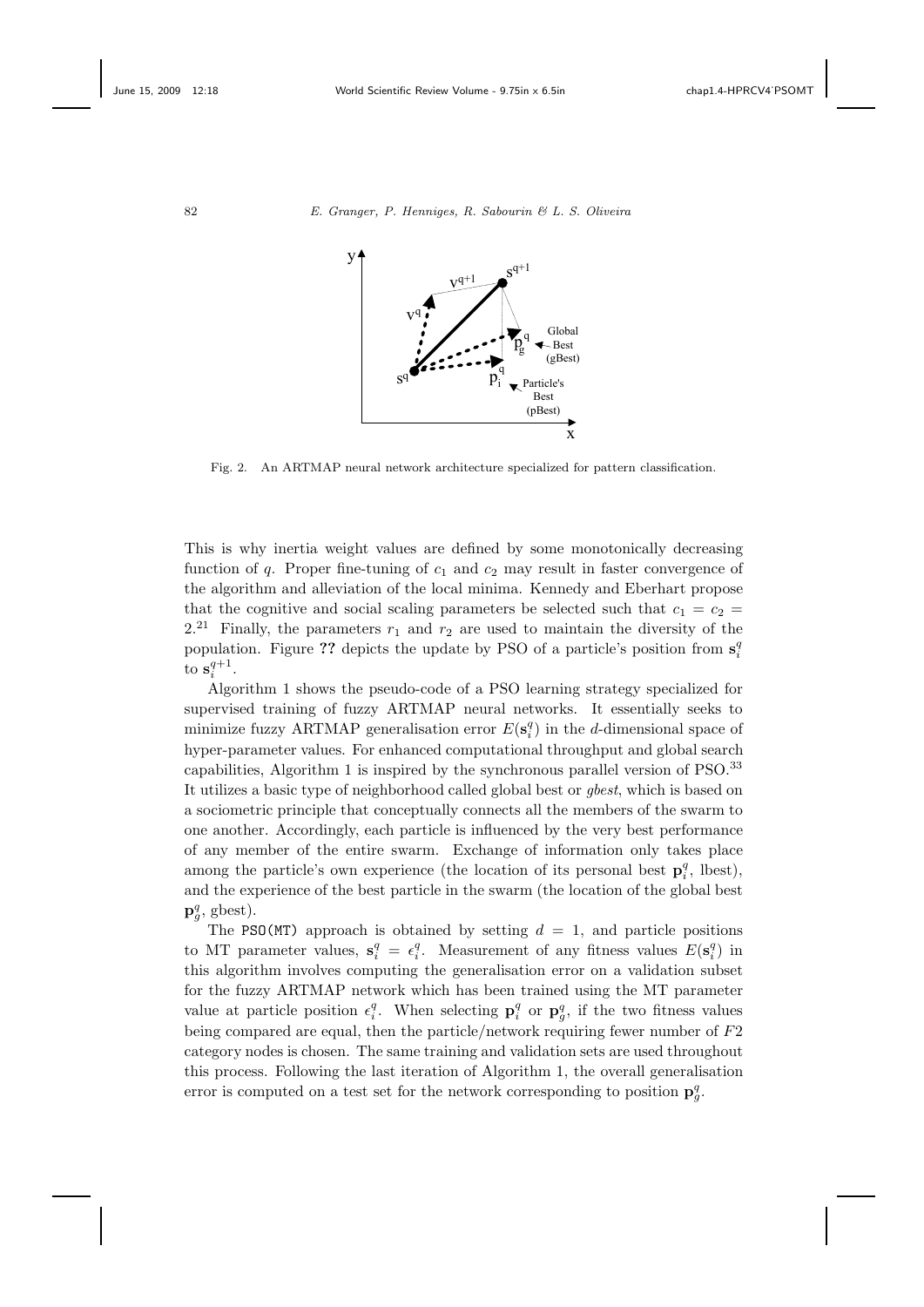#### **Algorithm 1**: PSO learning strategy for fuzzy ARTMAP.

*A. Initialization: set the maximum number of iterations*  $q_{\text{max}}$  *and/or fitness objective*  $E^*$ *set PSO parameters P,*  $v_{\text{max}}$ *,*  $w^0$ *,*  $c_1$ *,*  $c_2$ *,*  $r_1$  *and*  $r_1$ *initialize particle positions at random such that*  $p_g^0$ ,  $s_i^0$  and  $p_i^0 \in [-1,1]^d$ , for  $i = 1, 2, \ldots, P$ *initialize particle velocities at random such that*  $0 \le v_i^0 \le \mathbf{v}_{\text{max}}$ , for  $i = 1, 2, \ldots, P$ *B. Iterative process: set iteration counter*  $q = 0$ **while**  $q \leq q_{\text{max}}$  *or*  $E(p_q^q) \geq E^*$  **do**<br>for  $i = 1, 2, \ldots, P$  **do for**  $i = 1, 2, ..., P$  **do** *train fuzzy ARTMAP using hold-out validation and*  $s_i^q$ *compute fitness value*  $E(s_i^q)$  *of resulting network*<br> *if*  $E(s_i^q) < E(\mathbf{a}^q)$  **thon if**  $E(s_i^q) < E(p_i^q)$  **then**<br>undate particle's be *update particle's best personal position:*  $p_i^q = s_i^q$ **end end** *select the particle with best global fitness:*  $g = \arg \min \{ E(s_i^q) : i = 1, 2, ..., P \}$ <br>
for  $i = 1, 2, ..., P$  do for  $i=1,2,\ldots,P$  do *update velocity:*  $\mathbf{v}_i^{q+1} = w^q \mathbf{v}_i^q + c_1 r_1 (\mathbf{p}_i^q - \mathbf{s}_i^q) + c_2 r_2 (\mathbf{p}_g^q - \mathbf{s}_i^q)$ *update position:*  $s_i^{q+1} = s_i^q + v_i^{q+1}$ **end**  $q = q + 1$ *update particle inertia*  $w<sup>q</sup>$ **end**

## **3. Experimental Methodology**

To assess the performance achieved by fuzzy ARTMAP using MT strategies, several data sets were selected for computer simulations. Four synthetic data sets are representative of pattern recognition problems that involve either (1) simple decision boundaries with overlapping class distributions, or (2) complex decision boundaries, were class distributions do not overlap on decision boundaries. A set of handwritten numerical characters from the NIST SD19 database is representative of complex real-world pattern recognition problems. Prior to a simulation trial, these data sets were normalized according to the min-max technique, and partitioned into three parts – training, validation, and test subset.

During each simulation trial, the performance of fuzzy ARTMAP is compared from a perspective of different training subset size, and match tracking strategies. In order to assess the effect on performance of training subset size, the number of training subset patterns used for supervised learning was progressively increased, while corresponding validation and test subsets were held fixed. The performance is compared for fuzzy ARTMAP neural networks trained according to four different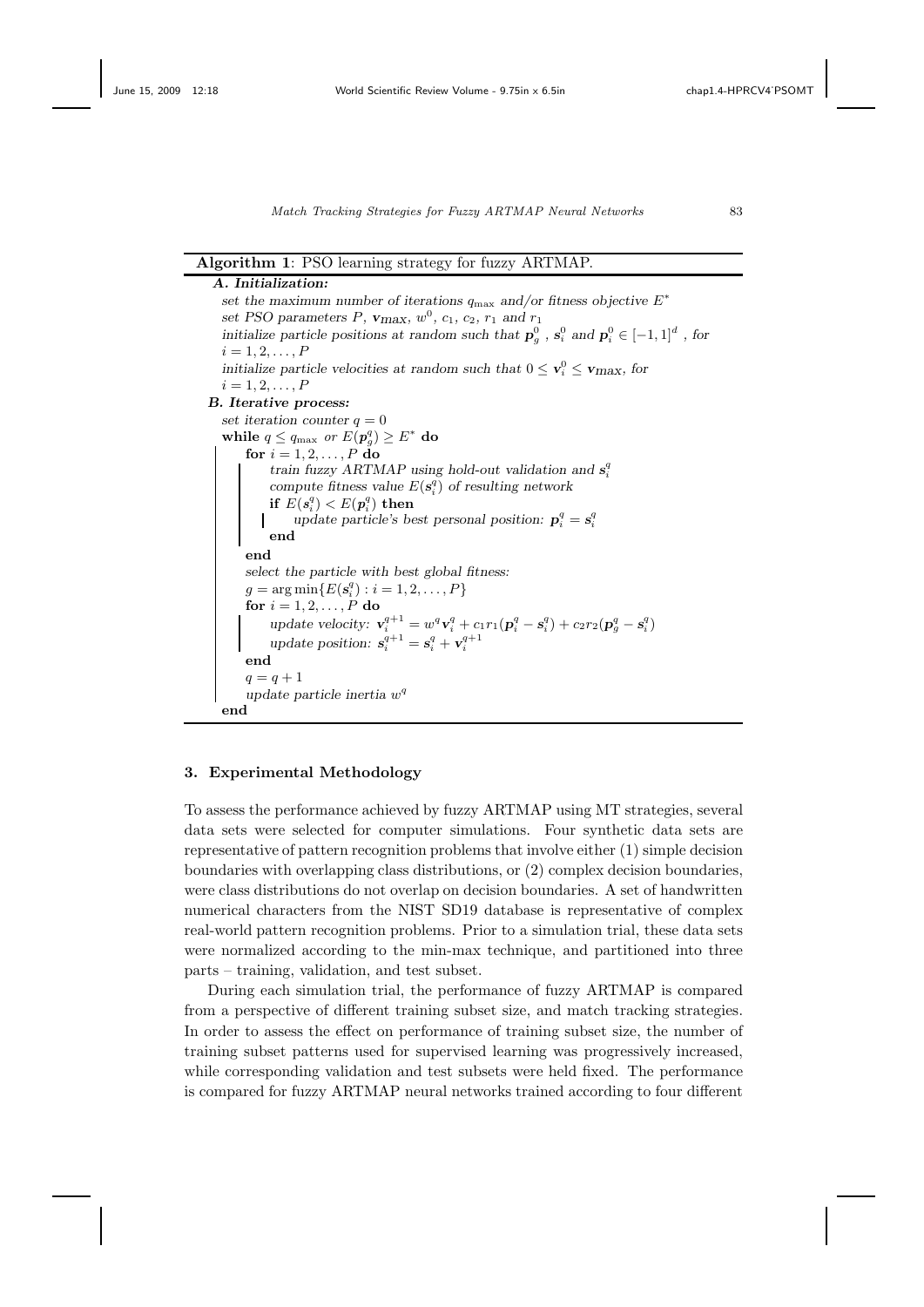MT strategies: MT+ ( $\epsilon = 0.001$ ), MT- ( $\epsilon = -0.001$ ), WMT (equivalent to setting  $\epsilon = 1$ ) and PSO(MT). Training is performed by setting the other three hyper-parameters such that the resources (number of categories, training epochs, etc.) are minimized:  $\alpha = 0.001, \beta = 1$  and  $\overline{\rho} = 0$ . In all cases, training is performed using the HV strategy<sup>34</sup> described in Subsection 2.2.

The PSO(MT) strategy also uses the hold-out validation technique on fuzzy ARTMAP network to calculate the fitness of each particle, and therefore find the network and  $\epsilon$  value that minimize generalization error. Other fuzzy ARTMAP hyper-parameters are left unchanged. In all simulations involving PSO, the search space of the MT parameter was set to the following range of  $\epsilon \in [-1,1]$ . Each simulation trial was performed with  $P = 15$  particles, and ended after a maximum of  $q_{\text{max}} = 100$  iterations (although none of our simulations have ever attained that limit). A fitness objective  $E^*$  was not considered to end training, but a trial was ended if the global best fitness  $E(\mathbf{p}_{g}^{q})$  is constant for 10 consecutive iterations. The initial position  $s_1^0$  of one particle was set according to MT- ( $\epsilon = -0.001$ ). All the remaining particle vectors were initialized randomly, according to a uniform distribution in the search space. The PSO parameters were set as follows:  $c_1 = c_2 = 2$ ;  $r_1$  and  $r_2$  were random numbers uniformly distributed in [0,1];  $w<sup>q</sup>$  was decreased linearly from 0.9 to 0.4 over the  $q_{\text{max}}$  iterations; the maximum velocity  $\mathbf{v}_{\text{max}}$  was set to 0.2. At the end of a trial, the fuzzy ARTMAP network with the best global fitness value  $\mathbf{p}_{g}^{q}$  was retained. Independently trials were repeated 4 times<sup>b</sup> with different initializations of particle vectors, and the network with greatest  $\mathbf{p}_g^q$  of the four was retained.

Since fuzzy ARTMAP performance is sensitive to the presentation order of the training data, each simulation trial was repeated 10 times with either 10 different randomly generated data sets (synthetic data), or 10 different randomly selected data presentation orders (NIST SD19 data). The average performance of fuzzy ARTMAP was assessed in terms of resources required during training, and its generalisation error on the test sets. The amount of resources required during training is measured by compression and convergence time. *Compression* refers to the average number of training patterns per category prototype created in the F2 layer. *Convergence time* is the number of epochs required to complete learning for a learning strategy. It does not include presentations of the validation subset used to perform hold-out validation. *Generalisation error* is estimated as the ratio of incorrectly classified test subset patterns over all test set patterns. Given that compression indicates the number of  $F2$  nodes, the combination of compression and convergence time provides useful insight into the amount of processing required during training to produce its best asymptotic generalisation error. Average results, with corresponding standard error, are always obtained as a result of the 10 independent

b<sub>From</sub> previous study with our data sets, it was determined that performing 4 independent trials of the PSO learning strategy with only 15 particles leads to better optimization results than performing 1 trial with 60 particles.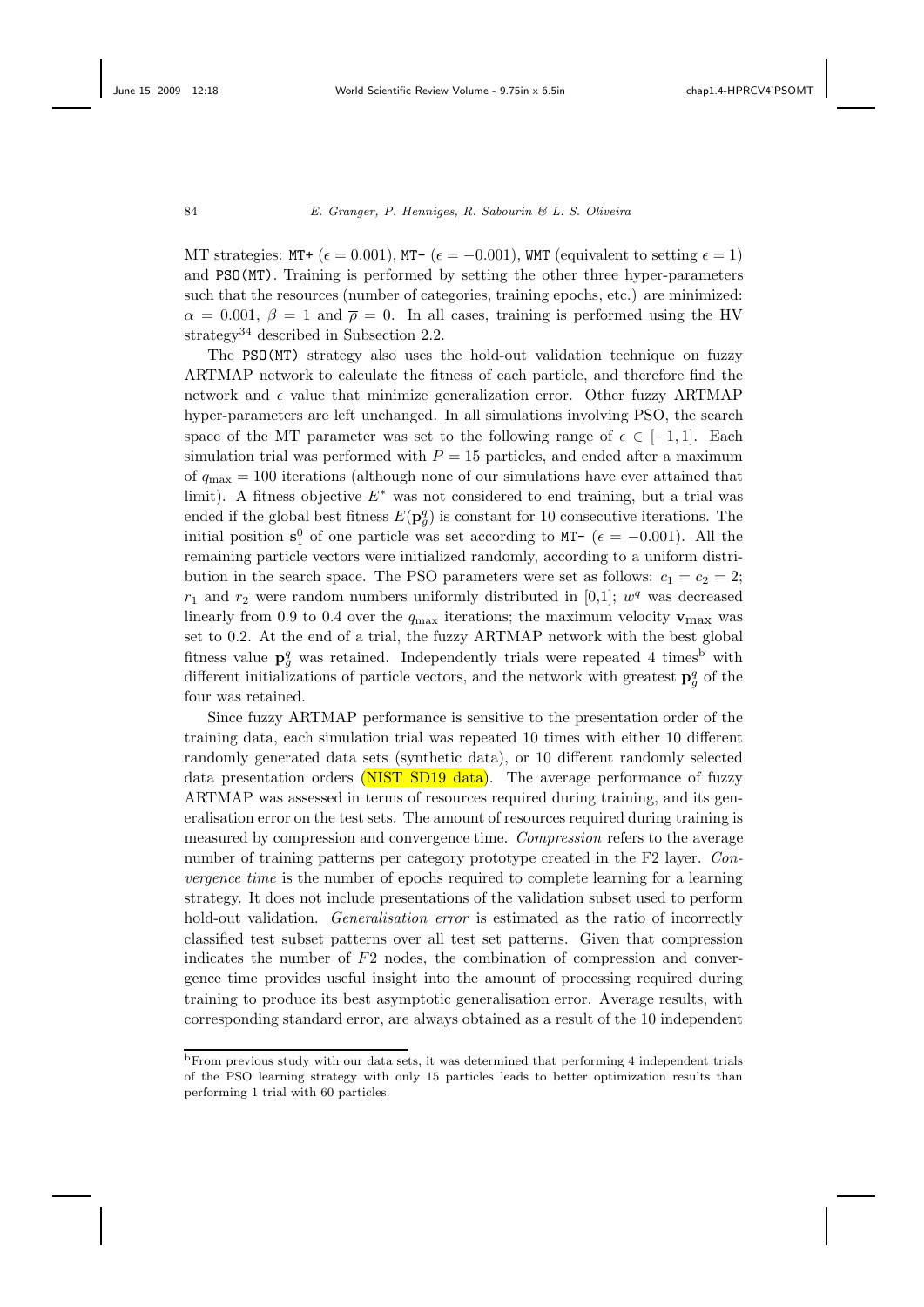simulation trials.

The Quadratic Bayes classifier (CQB) and k-Nearest-Neighbour with Euclidean distance (kNN) classifier were included for reference with generalisation error results. These are classic parametric and non-parametric classification techniques from statistical pattern recognition, which are immune to the effects of overtraining. For each computer simulation, the value of *k* employed with kNN was selected among  $k = 1, 3, 5, 7,$  and 9, using hold-out validation. The rest of this section gives some additional details on the synthetic and real data sets employed during computer simulations.

#### **3.1.** *Synthetic data sets:*

All four synthetic data sets described below are composed of a total of 30,000 randomly-generated patterns, with 10,000 patterns for the training, validation, and test subsets. They correspond to 2 class problems, with a 2 dimensional input feature space. Each data subset is composed of an equal number of 5,000 patterns per class. In addition, the area occupied by each class is equal. During simulation trials, the number of training subset patterns used for supervised learning was progressively increased from 10 to 10,000 patterns according to a logarithmic rule: 5, 6, 8, 10, 12, 16, 20, 26, 33, 42, 54, 68, 87, 110, 140, 178, 226, 286, 363, 461, 586, 743, 943, 1197, 1519, 1928, 2446, 3105, 3940, 5000 patterns per class. This corresponds to 30 different simulation trials over the entire 10,000 pattern training subset.

These data sets have been selected to facilitate the observation of fuzzy ARTMAP behavior on different tractable problems. Of the four sets, two have simple linear decision boundaries with overlapping class distributions,  $D_{\mu}(\xi_{tot})$  and  $D_{\sigma}(\xi_{tot})$ , and two have complex non-linear decision boundaries without overlap,  $D_{\text{CIS}}$  and  $D_{\text{P2}}$ . The total theoretical probability of error associated with  $D_{\mu}$  and  $D_{\sigma}$  is denoted by  $\xi_{tot}$ . Note that with  $D_{\text{CIS}}$  and  $D_{\text{P2}}$ , the length of decision boundaries between class distributions is longer, and fewer training patterns are available in the neighborhood of these boundaries than with  $D_{\mu}(\xi_{tot})$  and  $D_{\sigma}(\xi_{tot})$ . In addition, note that the total theoretical probability of error with  $D_{\text{CIS}}$  and  $D_{\text{P2}}$  is 0, since class distributions do not overlap on decision boundaries. The four synthetic data sets are now described.

 $D_{\mu}(\xi_{tot})$ . As represented in Figure 3(a), this data consists of two classes, each one defined by a multivariate normal distribution in a two dimensional input feature space. It is assumed that data is randomly generated by sources with the same Gaussian noise. Both sources are described by variables that are independent and have equal variance  $\sigma^2$ , therefore distributions are hyperspherical. In fact,  $D_\mu(\xi_{tot})$ refers to 13 data sets, where the degree of overlap, and thus the total probability of error between classes differs for each set. The degree of overlap is varied from a total probability of error,  $\xi_{tot} = 1\%$  to  $\xi_{tot} = 25\%$ , with 2% increments, by adjusting the mean vector  $\mu_2$  of class 2.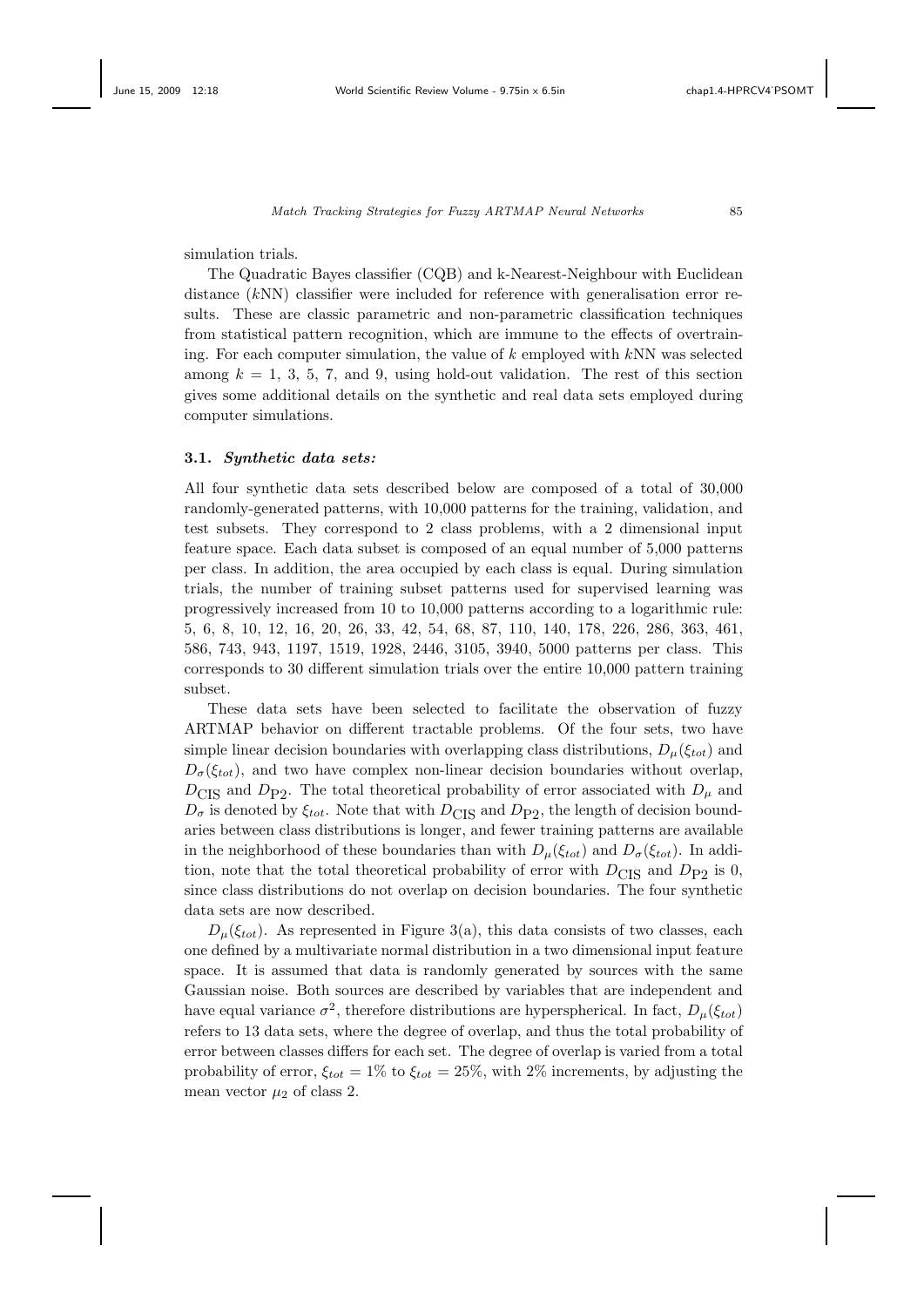



Fig. 3. Representation of the synthetic data sets used for computer simulations: (a)  $D_{\mu}(\xi_{tot})$ , (b)  $D_{\sigma}(\xi_{tot})$ , (c)  $D_{\text{CIS}}$  and (d)  $D_{\text{P2}}$ .

 $D_{\sigma}(\xi_{tot})$ . As represented in Figure 3(b), this data is identical to  $D_{\mu}(\xi_{tot})$ , except that the degree of overlap between classes is varied by adjusting the variance  $\sigma_2^2$ of both classes. Note that for a same degree of overlap,  $D_{\sigma}(\xi_{tot})$  data sets have a larger overlap boundary than  $D_{\mu}(\xi_{tot})$  yet they are not as dense.

 $D_{\text{CIS}}$ . As represented in Figure 3(c), the Circle-in-Square problem<sup>6</sup> requires a classifier to identify the points of a square that lie inside a circle, and those that lie outside a circle. The circle's area equals half of the square. It consists of one non-linear decision boundary where classes do not overlap.

 $D_{P2}$ . As represented in Figure 3(d), each decision region of the  $D_{P2}$  problem is delimited by one or more of the four following polynomial and trigonometric functions:

$$
f_1(x) = 2\sin(x) + 5\tag{7}
$$

$$
f_2(x) = (x - 2)^2 + 1\tag{8}
$$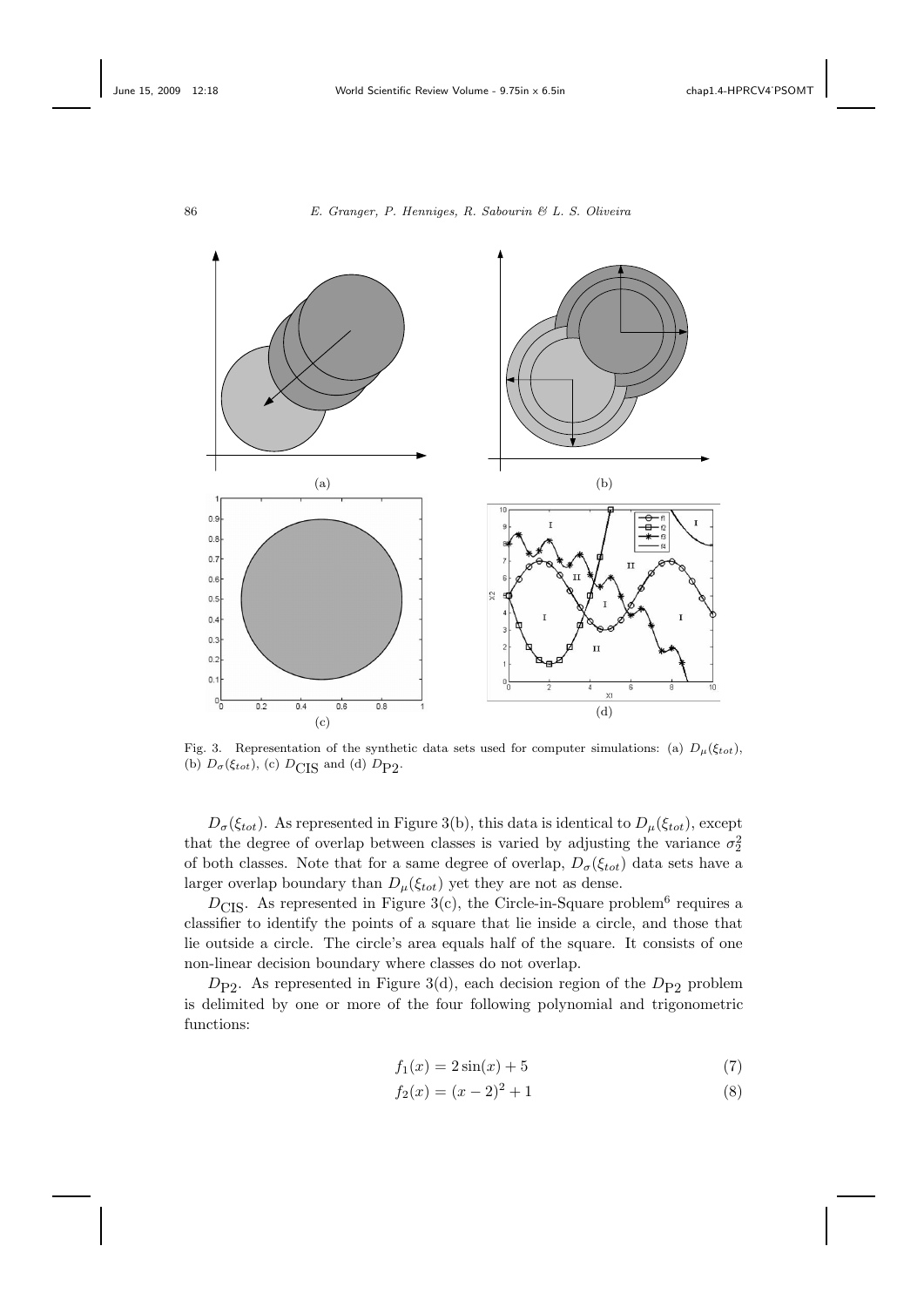$$
f_3(x) = -0.1x^2 + 0.6\sin(4x) + 8\tag{9}
$$

$$
f_4(x) = \frac{(x-10)^2}{2} + 7.902\tag{10}
$$

and belongs to one of the two classes, indicated by the Roman numbers I and  $\rm II.^{38}$ It consists of four non-linear boundaries, and class definitions do not overlap. Note that equation  $f_4(x)$  was slightly modified from the original equation such that the area occupied by each class is approximately equal.

# **3.2.** *NIST Special Database 19 (SD19):*

Automatic reading of numerical fields has been attempted in several domains of application such as bank cheque processing, postal code recognition, and form processing. Such applications have been very popular in handwriting recognition research, due to the availability of relatively inexpensive CPU power, and to the possibility of considerably reducing the manual effort involved in these tasks.<sup>30</sup>

The NIST SD19<sup>17</sup> data set has been selected due to the great variability and difficulty of such handwriting recognition problems (see Figure 4). It consists of images of *handwritten sample forms* (hsf) organized into eight series, hsf-{0,1,2,3,4,6,7,8}.



Fig. 4. Examples in the NIST SD19 data of: (a) a handwriting sample form, and (b) some images of handwritten digits extracted from the forms.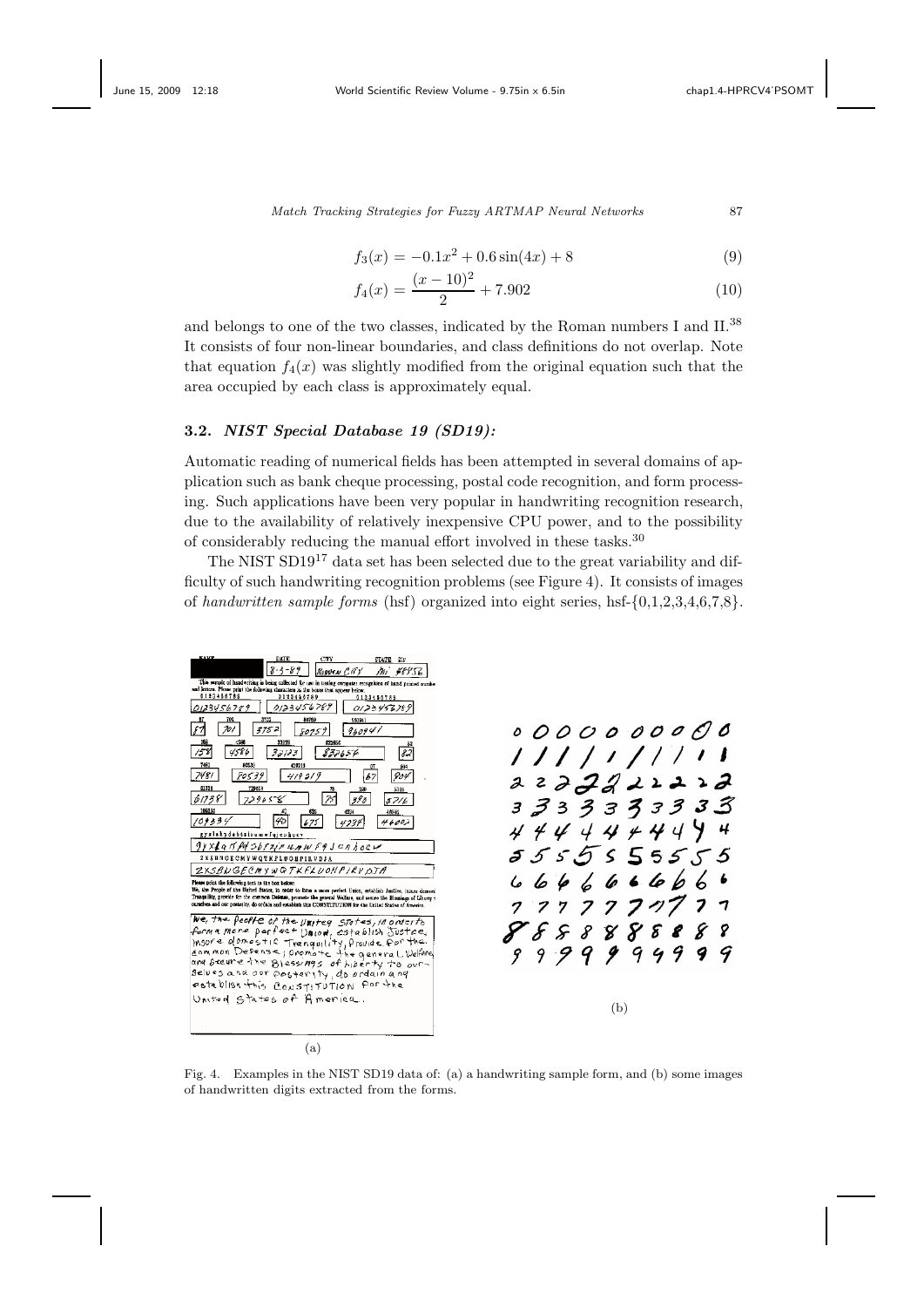SD19 is divided in 3 sections which contains samples representing isolated handwritten digits  $(0', 1', ..., 9')$  extracted from hsf- $\{0123\}$ , hsf-7 and hsf-4.

For our simulations, the data in hsf-{0123} has been further divided into training subset (150,000 samples), validation subset 1 (15,000 samples), validation subset 2 (15,000 samples) and validation subset 3 (15,000 samples). The training and validation subsets contain an equal number of samples per class. All 60,089 samples in hsf-7 has been used as a standard test subset. The distribution of samples per class in test sets is approximately equal.

The set features extracted for samples is a mixture of concavity, contour, and surface characteristics.<sup>30</sup> Accordingly, 78 features are used to describe concavity, 48 features are used to describe contour, and 6 features are used to describe surface. Each sample is therefore composed of 132 features that are normalized between 0 and 1 by summing up their respective feature values, and then dividing each one by its summation. With this feature set, the NIST SD19 data base exhibits complex decision boundaries, with moderate overlap between digit classes. Some experimental results obtained with Multi-Layer Perceptron (MLP), Support Vector Machine (SVM), and  $k$ -NN classifiers are reported in.<sup>16</sup>

During simulations, the number of training subset patterns used for supervised learning was progressively increased as from 100 to 150,000 patterns, according to a logarithmic rule. The 16 different training subset consist of the first 10, 16, 28, 47, 80, 136, 229, 387, 652, 1100, 1856, 3129, 5276, 8896, and all 15000 patterns per class.

# **4. Simulation Results**

### **4.1.** *Synthetic data with overlapping class distributions:*

Figure 5 presents the average performance obtained when fuzzy ARTMAP is trained with the four MT strategies – MT-, MT+, WMT and PSO(MT) – on  $D_u(13\%)$ . The generalisation errors for the Quadratic Bayes classifier (CQB), as well as the theoretical probability of error  $(\xi_{tot})$ , are also shown for reference.

As shown in Figure 5(a), PSO(MT) generally yields the lowest generalisation error over training set sizes, followed by WMT, MT+, and then MT-. With more than 20 training patterns per class, the error of both MT- and MT+ algorithms tends to increase in a manner that is indicative of fuzzy ARTMAP overtraining.<sup>19</sup> However, with more than about 500 training patterns per class, the generalization error for MT- grows more rapidly with the training set size than for MT+, WMT and PSO(MT). With a training set of 5000 patterns per class, a generalization error of about 21.22% is obtained with MT+,  $26.17\%$  with MT-,  $16.22\%$  with WMT, and  $15.26\%$  with PSO(MT). The degradation in performance of MT- is accompanied by a notably higher compression and a lower convergence time than other MT strategies. MT- produces networks with fewer but larger categories than other MT strategies because of the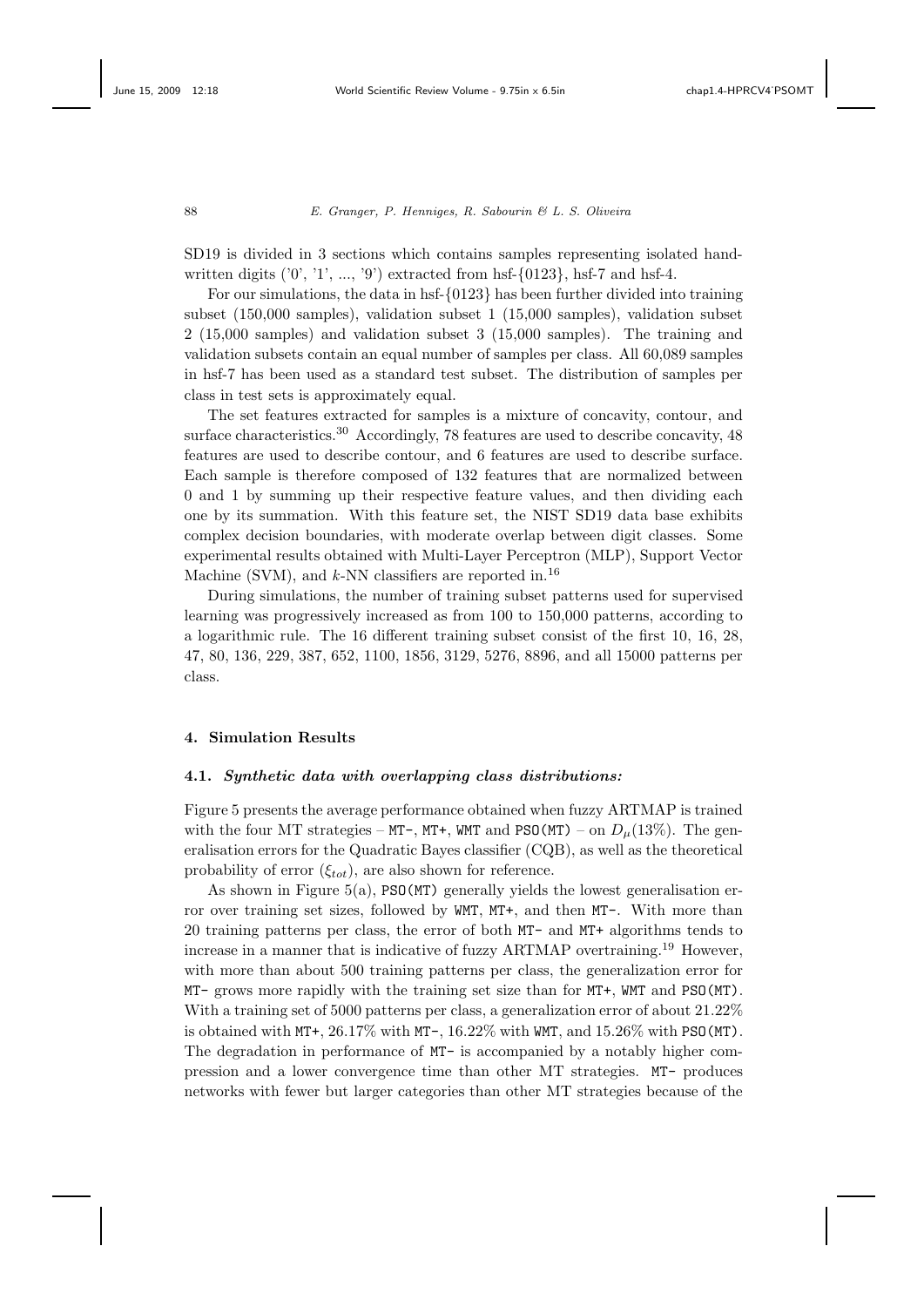



Fig. 5. Average performance of fuzzy ARTMAP (with MT+, MT-, WMT and PSO(MT)) versus training subset size for  $D_{\mu}(\xi_{tot} = 13\%)$ : (a) generalisation error, (b) compression, (c) convergence time, and (d) MT parameter for PSO(MT). Error bars are standard error of the sample mean.

MT polarity. Those large categories contribute to a lower resolution of the decision boundary, and thus a greater generalization error.

By training with WMT, the generalization error is significantly lower than both MTand MT+ especially with a large amount of training patterns, but the compression is the lowest of all training strategies. Based on the error alone, the effectiveness of the MT algorithm is debateable with overlapping data when compared with MTand MT+, especially for application in which resource requirements are not an issue.

By training with PSO(MT), fuzzy ARTMAP yields a significantly lower generalization error than all other strategies, and a compression that falls between that of WMT and MT- or MT+. With a training set of 5000 patterns per class, a compression of about 8.0 is obtained with MT+, 26.4 with MT-, 4.8 with WMT, and 5.3 with PSO(MT). The convergence time is generally comparable with WMT, MT- and MT+. However, PSO(MT) requires a considerable number of training epochs to complete the optimization process. With a training set of 5000 patterns per class, a convergence time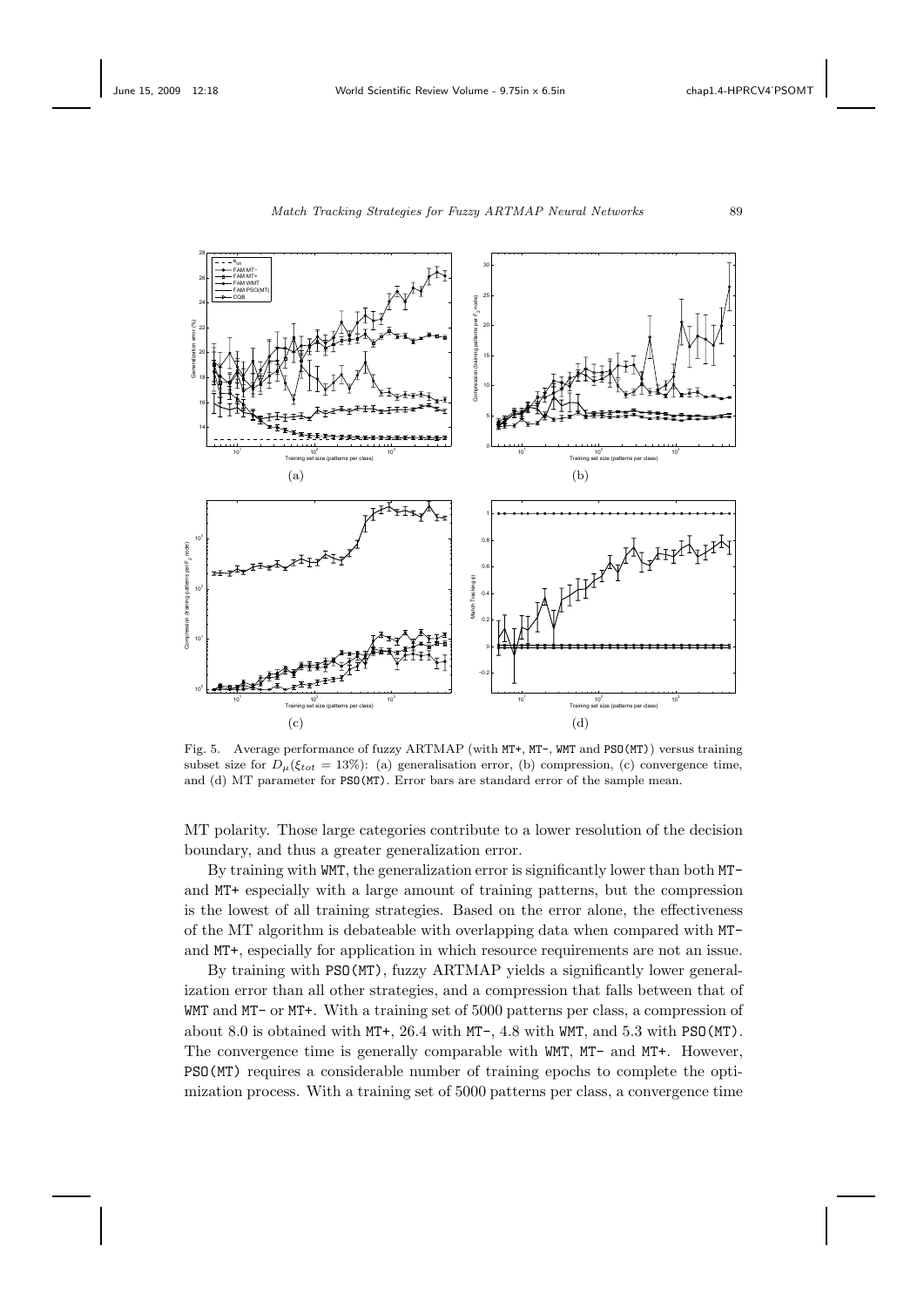of about 8.2 epochs is obtained with MT+, 3.6 with MT-, 12.3 with WMT, and 2534 with PSO(MT).

Empirical results indicate that the MT process of fuzzy ARTMAP has a considerable impact on performance obtained with overlapping data, especially when  $\epsilon$  is optimized. As shown in Figure 5(d), when  $\alpha = 0.001$ ,  $\beta = 1$  and  $\bar{\rho} = 0$ , and class distributions overlap, the values of  $\epsilon$  that minimize error tends from about 0 towards 0.8 as the training set size grows. Higher  $\epsilon$  settings tend to create a growing number of category hyperrectangles close to the bourdary between classes. Generalisation error of PSO(MT) tends toward that of to WMT on this data set. Furthermore, PSO(MT) and WMT do not show the performance degradation due to overtraining as with MT+ and MT-.

Very similar tendencies are found in simulation results where fuzzy ARTMAP is trained using the other  $D_{\mu}(\xi_{tot})$  and  $D_{\sigma}(\xi_{tot})$  data sets. However, as  $\xi_{tot}$  increases,



Fig. 6. Average performance of fuzzy ARTMAP (with MT+, MT-, WMT and PSO(MT)) as a function of  $\xi_{tot}$  for all  $D_{\mu}(\xi_{tot})$  data sets: (a) net generalisation error, (b) compression, and (c) convergence time.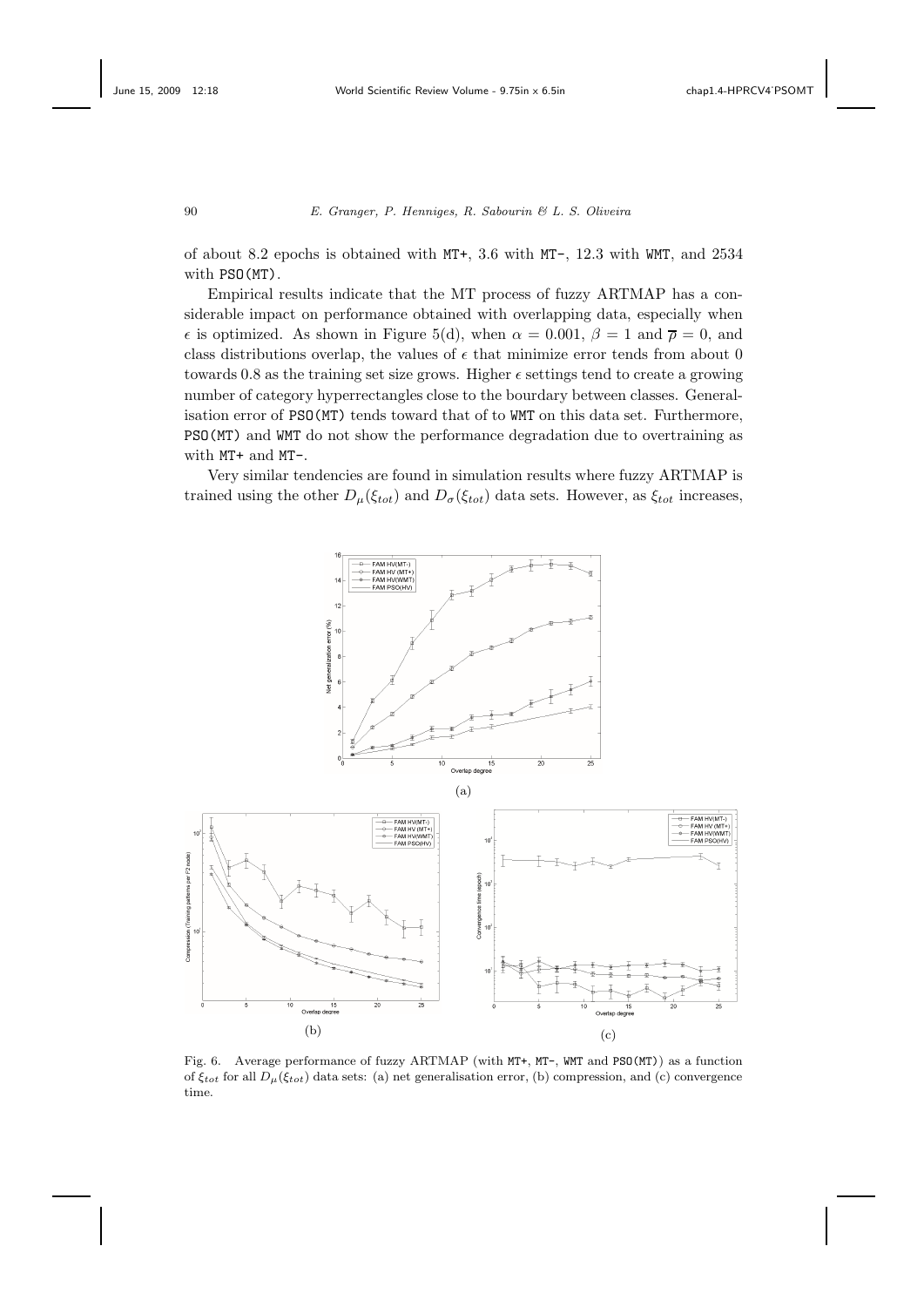the performance degradation due to training subset size tends to become more pronounced, and occurs for fewer training set patterns. Let us define the *net error* as the difference between the generalization error obtained by using all the training data (5,000 patterns per class) and the theoretical probability of error  $\xi_{tot}$  of the database. Figure 6 shows the performance of fuzzy ARTMAP as a function of  $\xi_{tot}$ for all  $D_{\mu}(\xi_{tot})$  data sets. As shown, using PSO(HV) always provides the lowest net error over  $\xi_{tot}$  values for overlapping data, followed by WMT, MT+ and MT-. Again, MTobtains the highest compression, whereas PSO(MT) obtain a compression between WMT and MT+. The convergence time of PSO(HV) is orders of magnitude longer that the other strategies.

Figure 7 presents an example of decision boundaries obtained for  $D_{\mu}(\xi_{tot} = 13\%)$ when fuzzy ARTMAP is trained with 5,000 patterns per class and different MT strategies. For overlapping class distribution, MT- tends to create much fewer F2



Fig. 7. An Example of decision boundaries formed by fuzzy ARTMAP in the input space for  $D_{\mu}(\xi_{tot} = 13\%)$ . Training is performed (a) with MT+, (b) with MT-, (c) WMT, and (d) PSO(MT) on 5,000 training patterns per class. The optimal decision boundary for  $D_{\mu}(\xi_{tot} = 13\%)$  is also shown for reference. Note that virtually no training, validation or test subset patterns are located in the upper-left and lower-right corners of these figures.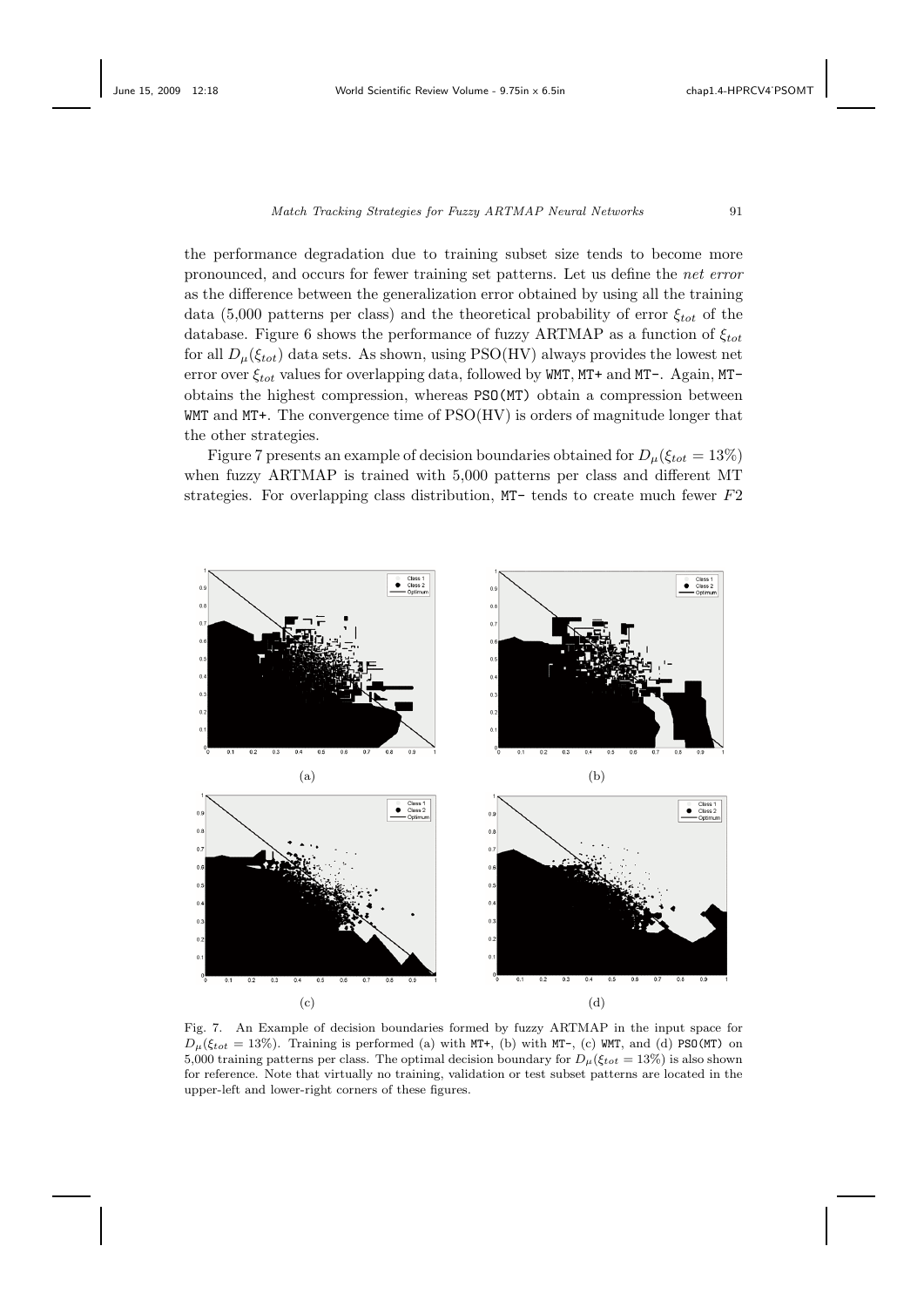nodes (908 categories with 5000 patterns per class) than the other MT strategies because of the polarity of  $\epsilon$ . Although it leads to a higher compression, and can resolve inconsistent cases, the larger categories produce coarse granulation of the decision boundary, and thus a higher generalization error. With PSO(MT) and WMT, the lower error is a consequence of the finer resolution on overlap regions of the decision boundary between classes.

#### **4.2.** *Synthetic data with complex decision boundaries:*

Figure 8 presents the average performance obtained when fuzzy ARTMAP is trained on  $D_{\text{CIS}}$  using the four MT strategies – MT-, MT+, WMT and PSO(MT). The generalisation error for the *k*-NN classifier, as well as the theoretical probability of error,  $\xi_{tot}$ , are also shown for reference.



Fig. 8. Average performance of fuzzy ARTMAP (with MT+, MT-, WMT and PSO(MT)) versus training subset size for  $D_{\text{CIS}}$ : (a) generalisation error, (b) compression, (c) convergence time, and (d) MT parameter for PSO(MT). Error bars are standard error of the sample mean.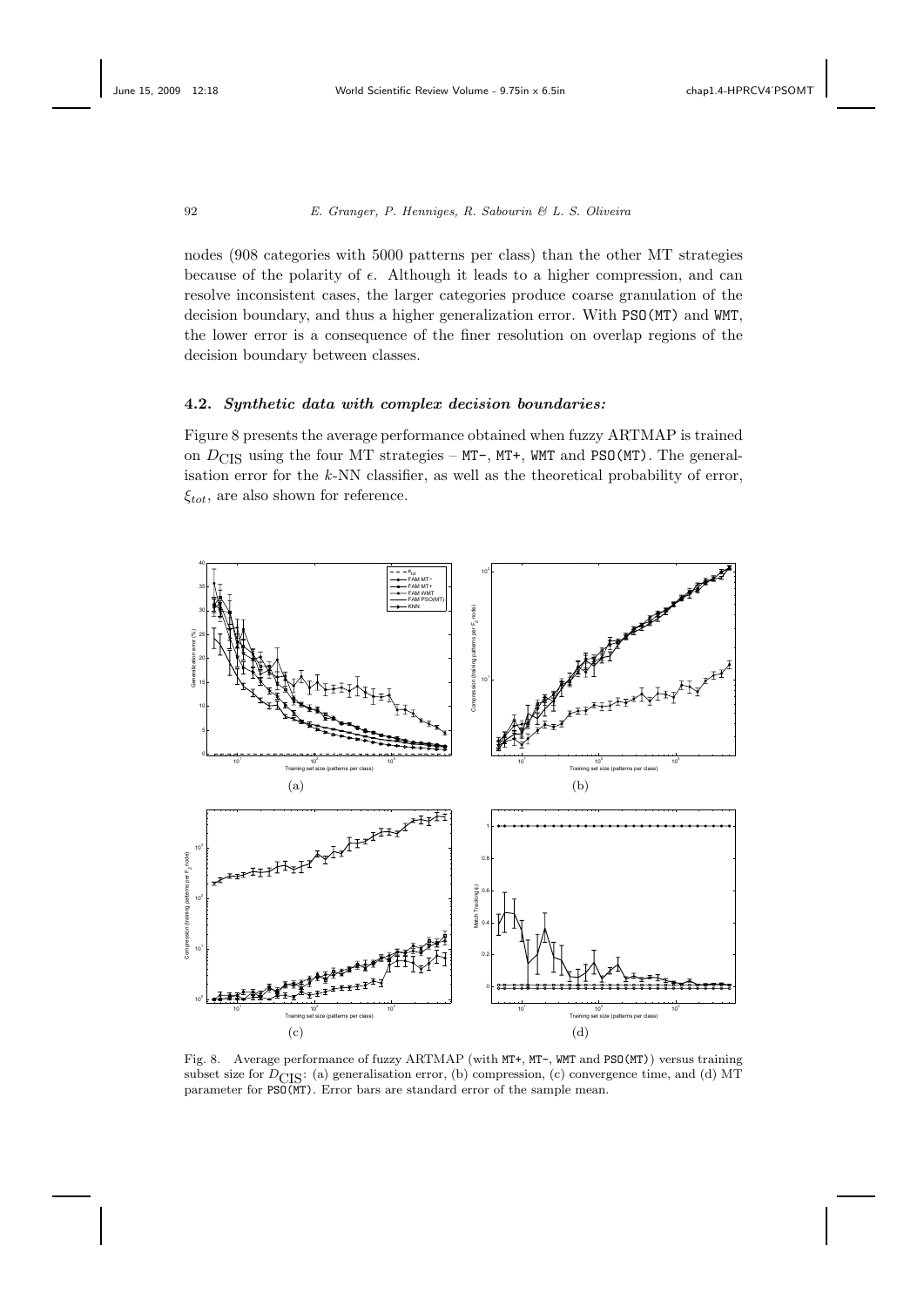In this case, MT+, MT- and PSO(MT) obtain a similar generalization error across training set sizes, while WMT yields an error that is significantly higher than the others strategies for larger training set sizes. For example, with a training set of 5000 patterns per class, a generalization error of about 1.51% is obtain with MT+, 1.64% with MT-, 4.36% with WMT, and 1.47% with PSO(MT). Compression of fuzzy ARTMAP as a functions of training set size in a grows in a similar way for MT-, MT+ and PSO(MT). With a training set of 5000 patterns per class, a compression of 107 is obtained with MT+, 108 with MT-, 14 with WMT, and 109 with PSO(MT). WMT does not allow to create a network with higher compression because data structure leads to the creation many small categories that overlap on the decision boundary between classes. However, WMT requires the fewest number of training epochs to converge, while PSO(MT) requires a considerable number of epochs. With a training set of 5000 patterns per class, a convergence time of about 18.4 epochs is required with MT+, 14.4 with MT-, 6.6 with WMT, and 4186 with PSO(MT).

Empirical results indicate that the MT process of fuzzy ARTMAP also has a considerable impact on performance obtained on data with complex decision boundaries, especially when  $\epsilon$  is optimized. As shown in Figure 8(d), when  $\alpha = 0.001$ ,  $\beta = 1$  and  $\overline{\rho} = 0$ , and decision boundaries are complex, the values of  $\epsilon$  that minimize error tends from about 0.4 towards 0 as the training set size grows. Lower  $\epsilon$  settings tend to create fewer category hyperrectangles close to the bourdary between classes. Generalisation error of PSO(MT) tends toward that of to MT+ and MT- on this data.

Similar tendencies are found in simulation results where fuzzy ARTMAP is trained using the  $D_{P2}$  data set. However, since the decision boundaries are more complex with  $D_{\text{P2}}$ , a greater number of training patterns are required for fuzzy ARTMAP to asymptotically start reaching its minimum generalisation error. Moreover, all MT strategies tested on data with non linear decision boundaries generate no overtraining.<sup>19</sup>

Figure 9 presents an example of decision boundaries obtained for  $D_{\text{CIS}}$  when fuzzy ARTMAP is trained with 5,000 patterns per class and different MT strategies. For data with complex decision boundaries, training fuzzy ARTMAP WMT yields higher generalization error since it initially tends to create some large categories, and then compensates by creating many small categories. This leads to coarse granulation of the decision boundary, and thus a higher generalization error.

Table 1 shows the average generalisation error obtained with the reference classifiers and the fuzzy ARTMAP neural network using different MT strategies on  $D_{\mu}(\xi_{tot})$ ,  $D_{\text{CIS}}$  and  $D_{\text{P2}}$ . Training was performed on 5,000 patterns per class. When using  $PSO(MT)$ , the generalisation error of fuzzy ARTMAP is always lower than when using MT+, MT- and WMT, but is always significantly higher than that of the Quadratic Bayes and  $k$ -NN classifiers. When data contains overlapping class distributions, the values of  $\epsilon$  that minimize error tends towards  $+1$ . In contrast, when decision boundaries are complex, these  $\epsilon$  values tend towards 0.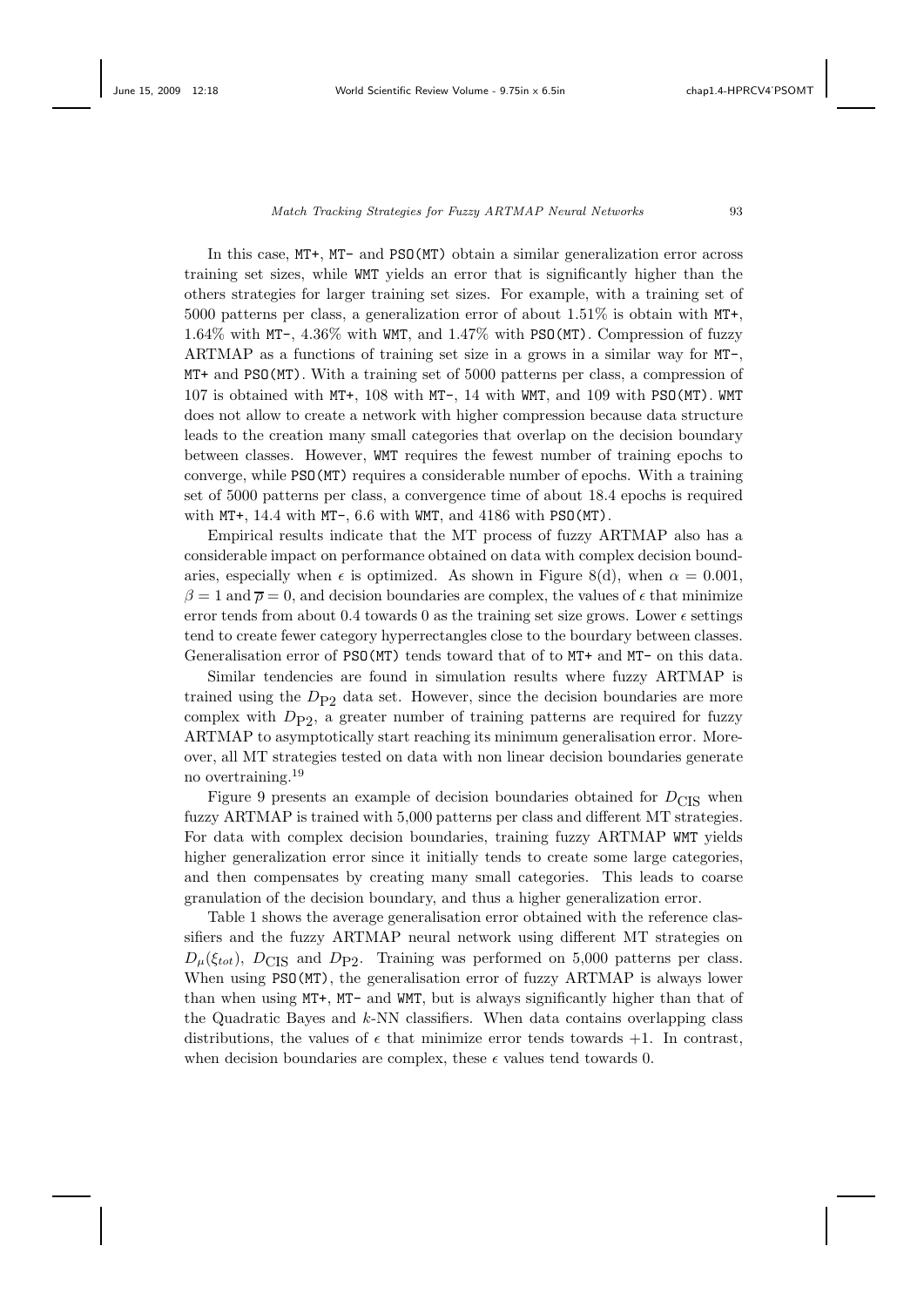



Fig. 9. An Example of decision boundaries formed by fuzzy ARTMAP in the input space for  $D_{\text{CIS}}$ . Training is performed (a) with MT+, (b) with MT-, (c) WMT, and (d) PSO(MT) on 5,000 training patterns per class. The optimal decision boundary for  $D_{\text{CIS}}$  is also shown for reference.

## **4.3.** *NIST SD19 data:*

Figure 10 presents the average performance obtained when fuzzy ARTMAP is trained on the NIST SD19 data using the four MT strategies – MT-, MT+, WMT and PSO(MT). The generalisation error for the *k*-NN classifier are also shown for reference.

As shown in this figure, MT- and MT+ obtain similar average generalization error across training set sizes. Using a training set of 52760 patterns, a generalization error of about 5.81% is obtained with MT+, 6.02% with MT-, 32.84% with WMT, and 5.57% with PSO(MT). When optimizing the MT parameter with PSO(MT), generalization error is lower then other MT strategies with a small number of training pattern, and similar to MT- and MT+ with greater number of training pattern. WMT is unable to create fuzzy ARTMAP network with low generalization error on NIST SD19.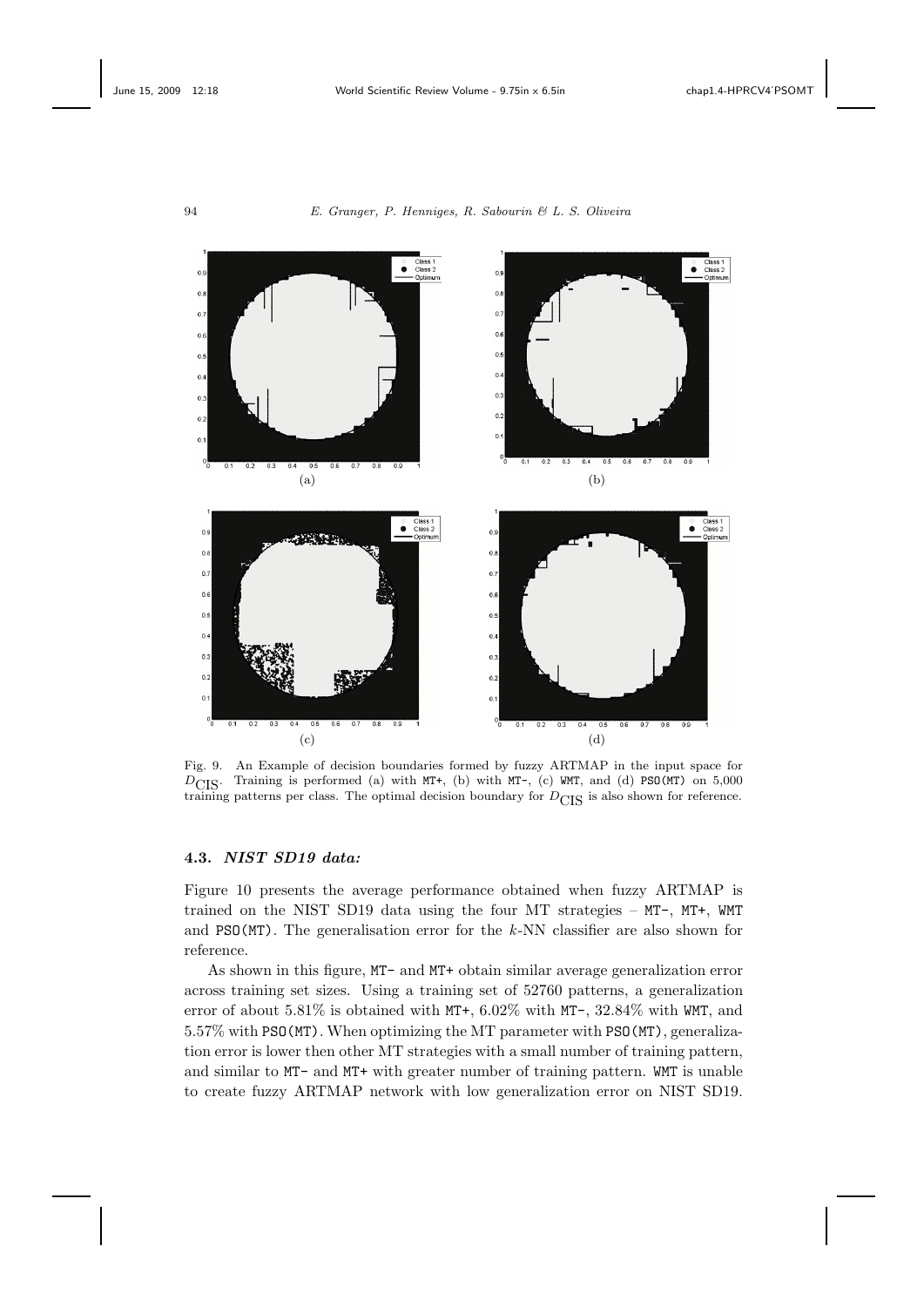| <b>All Courses</b><br>l                                                                                                         |                     |
|---------------------------------------------------------------------------------------------------------------------------------|---------------------|
| $\frac{1}{2}$<br>ţ                                                                                                              |                     |
| Ŝ                                                                                                                               |                     |
| )<br>j                                                                                                                          |                     |
| j                                                                                                                               | is a control of     |
| $\frac{1}{1}$<br>ׇ֚֚֬<br>$\frac{1}{1}$<br>Ì<br>י<br>י                                                                           |                     |
| ֦֧֦֧֦֧֦֧֦֧֦֧ׅ֧֦֧֧֦֧֦֧֦֧֦֧֦֧֦֧֦֧֦֧֧֦֧֦֧֧֦֧֧ׅ֧֧֧֧ׅ֧֧֧֧ׅ֛֪֪֪֪֪֪֪֪֪֪֪֪֪֪֪֪֪֪֪֪֪֪֪֪֪֪֪֪֪֪֚֚֚֚֚֚֚֬֜֓֓֓֓֓֓֜֓֓֓֓֜֓֓֝֬֜<br>$\frac{1}{2}$ |                     |
|                                                                                                                                 |                     |
| concert in a concert in the concert of the contract of the concert of the concert in the concert of the concert                 | i<br>i<br>S         |
|                                                                                                                                 | contracts in        |
| $\frac{1}{2}$                                                                                                                   |                     |
|                                                                                                                                 |                     |
|                                                                                                                                 | <b>Malazar</b>      |
|                                                                                                                                 |                     |
| $\sim$<br>ة باقعة<br>م<br>$\frac{1}{2}$                                                                                         | て こうしょう             |
| i                                                                                                                               |                     |
| ĺ<br>J<br>ŝ<br>ï                                                                                                                | erric citation<br>j |

|                  |              |             | synthetic data sets. Values in parenthesis are standard error of the sample mean. |                                     |                  | Table 1. Average generalisation error of reference and fuzzy ARTMAP classifiers using different MT strategies on |
|------------------|--------------|-------------|-----------------------------------------------------------------------------------|-------------------------------------|------------------|------------------------------------------------------------------------------------------------------------------|
| Data set         |              |             |                                                                                   | Average generalisation error $(\%)$ |                  |                                                                                                                  |
|                  | CQB          | K-NN        | FAM w/ MT+                                                                        | FAM w/ MT-                          | $FAM \le N$ with | $\uparrow$<br>$FAM \le N$ PSO(MT)                                                                                |
| $D_\mu(1\%)$     | 0.00(0.04)   | ,08(0,03)   | 1,87(0,04)                                                                        | 2,31(0,19)                          | 1,30(0,03)       | $1,24(0.04) \rightarrow 0.61(0.06)$                                                                              |
| $D_\mu(3\%)$     | 0.08(0.05)   | 3,31(0,06   | 5,44(0,09)                                                                        | 7,52(0,16)                          | 3,84(0,09        | $3,66(0,06) \rightarrow 0,75(0,05)$                                                                              |
| $D_\mu(5\%)$     | 4,87(0,07)   | 5,26(0,08)  | 8,48(0,13)                                                                        | (1,15(0,36))                        | 6,01(0,07)       | $5,75(0,08) \rightarrow 0,79(0,04)$                                                                              |
| $D_\mu(7\%)$     | 0.00(0, 10)  | 7,48(0,11)  | 1,85(0,15)                                                                        | 16,05(0,47)                         | 8,63(0,20)       | $8,07(0.08) \rightarrow 0.73(0.04)$                                                                              |
| $D_\mu(9\%)$     | 9,12(0,08)   | 9,88(0,08)  | 5,01(0,14)                                                                        | 19,88(0,74)                         | 11,30(0,21)      | $10,62(0,11) \rightarrow 0,72(0,02)$                                                                             |
| $D_\mu(1\%$      | 1,00(0,08    | 1,81(0,13)  | (8,06(0,18))                                                                      | 23,85(0,37)                         | 13,29(0,15)      | 0,77(0,05)<br>$12,72(0,12) \rightarrow$                                                                          |
| $D_\mu(13\%)$    | 13,16(0,15)  | 4,27(0,18)  | 21,22(0,17)                                                                       | 26,17(0,41                          | 16,22(0,19)      | $15,26(0,16) \rightarrow 0,74(0,05)$                                                                             |
| $D_\mu(15\%)$    | [5,11(0,15)] | 6,13(0,13)  | 23,69(0,16)                                                                       | 29,05(0,48)                         | 18,40(0,32)      | 0.74(0.04<br>$(7,42(0,15) \rightarrow$                                                                           |
| $D_\mu(17\%)$    | (6,96(0,10)) | 8,39(0,09)  | 26,25(0,16)                                                                       | 31,87(0,25)                         | 20,49(0,13)      | $19,79(0,33) \rightarrow 0,71(0,08)$                                                                             |
| $D_\mu(19\%)$    | .9,25(0,16)  | 0,71(0,16)  | 29,13(0,09)                                                                       | 34,19(0,44)                         | 23,30(0,26)      | 0,79(0,05)<br>$22,24(0,11) \rightarrow$                                                                          |
| $D_\mu(21\%)$    | 20,97(0,13)  | 22,70(0,16) | 31,63(0,14)                                                                       | 36,28(0,34)                         | 25,86(0,54)      | 0,79(0,05)<br>$24,35(0,12) \rightarrow$                                                                          |
| $D_\mu(23\%)$    | 22,99(0,12)  | 25.04(0.13) | 33,77(0,21)                                                                       | 38,15(0,28)                         | 28,40(0,41)      | 0.71(0.03)<br>$26,72(0,19) \rightarrow$                                                                          |
| $D_\mu(25\%)$    | 25,11(0,10)  | 27,23(0,12) | 36,08(0,14)                                                                       | 39,52(0,18)                         | 31,05(0,40)      | $29,05(0,14) \rightarrow 0,72(0,04)$                                                                             |
| $\nu_{\rm{CIS}}$ | N/A          | 0,86(0,03)  | 1,51(0,04)                                                                        | 1,64(0,04)                          | 4,36(0,43)       | $1.47(0.04) \rightarrow 0.01(0.00)$                                                                              |
| $D_{\rm P2}$     | N/A          | 1,65(0,04)  | 3,45(0,19)                                                                        | 4,33(0,22)                          | 7,130,48         | $3,44(0,06) \rightarrow 0,01(0,00)$                                                                              |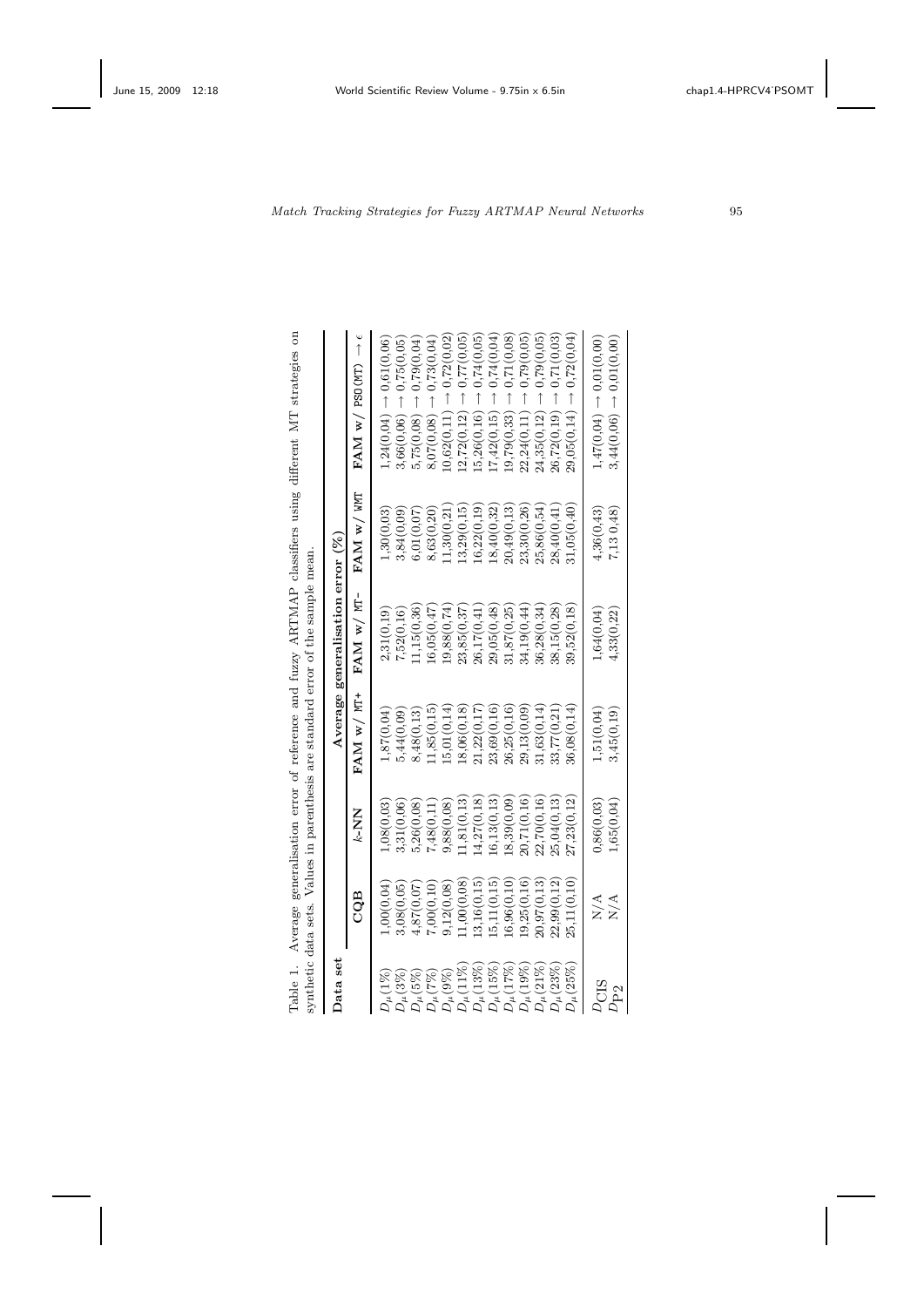

Fig. 10. Average performance of fuzzy ARTMAP (with MT+, MT-, WMT and PSO(MT)) versus training subset size for NIST SD19 data set: (a) generalisation error, (b) compression, (c) convergence time, and (d) MT parameter for PSO(MT). Error bars are standard error of the sample mean.

Since NIST database possesses complex decision boundaries with a small degree of overlap, WMT cannot generate a good representation of the decision boundaries because it generates too many categories that overlap between classes.

Using all the training data, MT- acheives the highest compression, followed by MT+, PSO(MT) and WMT. However, with small amount of training patterns, PSO(MT) generates the highest compression. For example, with a training set of 52760 patterns, a compression rate of about 237.4 is obtained with MT+, 281.9 with MT-, 2.7 with WMT, and 141.6 with PSO(MT). WMT obtains the lowest compression rate because if creates many very small categories to define the decision boundaries. With a training set of 52760 patterns, a convergence time of about 15.7 epochs is obtain with MT+, 6.8 with MT-, 1 with WMT, and 381 with PSO(MT). WMT still possesses the fastest convergence time. The low generalization error of PSO(MT) requires a high convergence time (about 24.3 time higher than MT+ with all training pattern).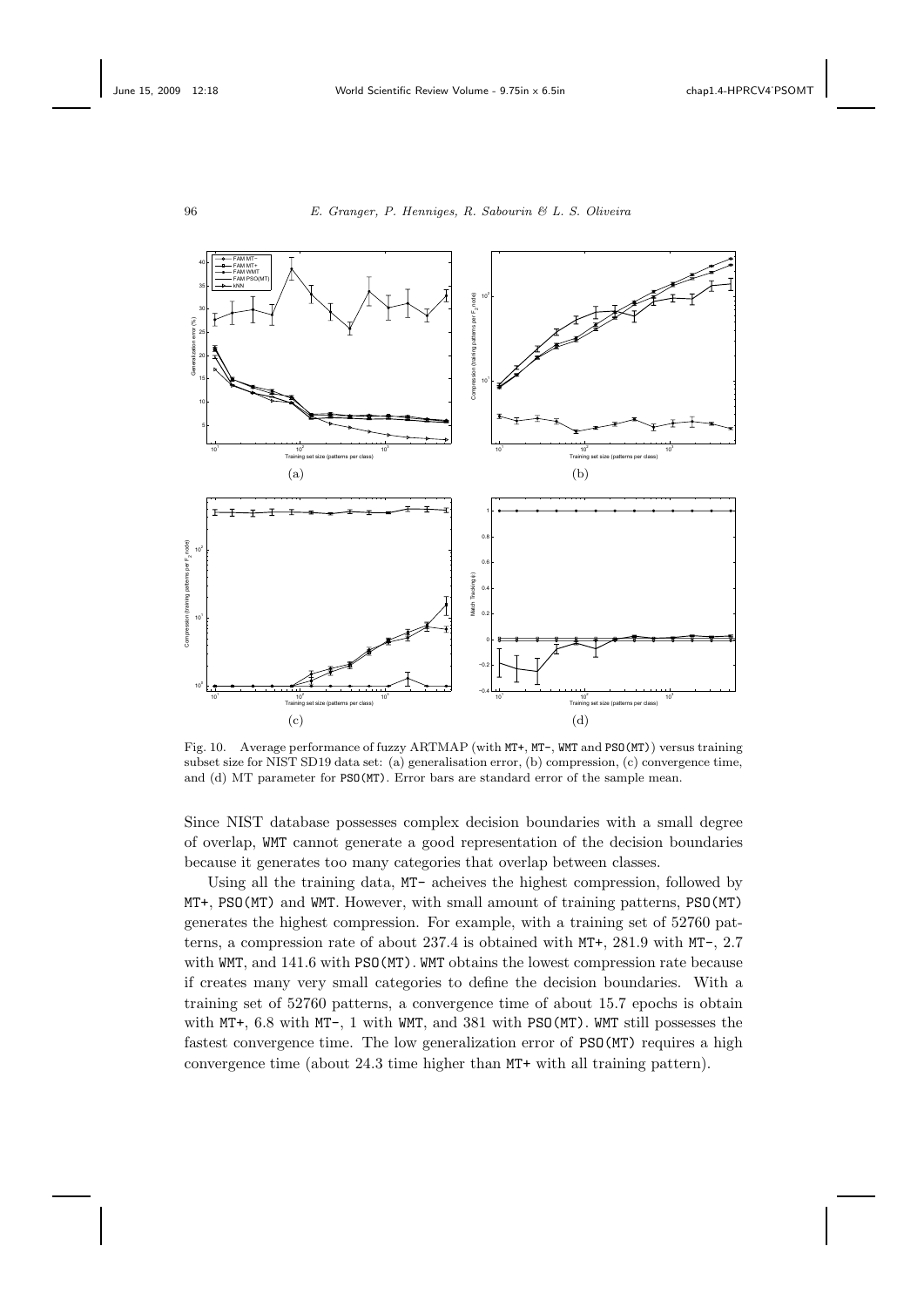As shown in Figure 10(d), when  $\alpha = 0.001$ ,  $\beta = 1$  and  $\overline{\rho} = 0$ , and decision boundaries are complex, the values of  $\epsilon$  that minimize error tends from about -0.2 towards 0 as the training set size grows. As with  $D_{\text{CIS}}$  and  $D_{\text{P2}}$ , Generalisation error of PSO(MT) tends toward that of to MT+ and MT- on this data set. Despite promising results training fuzzy ARTMAP with PSO(MT), other pattern classifiers (such as SVM) have achieved significantly lower generalization error.<sup>28,30</sup>

### **5. Conclusions**

A fuzzy ARTMAP neural network applied to complex real-world problems such as handwritten character recognition may achieve poor performance, and encounter a convergence problem, whenever the training set contains noisy and overlapping patterns that belong to different classes. In this chapter, a PSO-based strategy called PSO(MT) is used to optimize the MT parameter during training. The impact on fuzzy ARTMAP performance of adopting different MT strategies – the original positive MT (MT+), negative MT (MT-), without MT (WMT), and PSO(MT) – is assessed. An experimental protocol has been defined such that the generalization error and resource requirements of fuzzy ARTMAP trained with different MT strategies may be assessed on different types of synthetic problems and on the NIST SD19 handwritten character recognition data sets.

Overall, empirical results indicate that using the MT process for batch supervised learning has a significant impact on fuzzy ARTMAP performance. When data is defined by overlapping class distributions, training with MT- tends to produce fewer categories than the other MT strategies, although this advantage coincides with a higher generalization error. The need for MT+ or MT- is debateable as WMT yields a significantly lower generalization error. However, PSO(MT) has been shown to create fuzzy ARTMAP networks with a finer resolution on decision bounds, and an even lower error than WMT. In addition, it has been shown to eliminate the degradation of error due to overtraining. To represent overlapping class distributions with PSO(MT), the lowest errors are obtained for MT parameter values that tend toward the maximum value  $(\epsilon = 1)$  as the training set size grows. PSO(MT) thereby favors the creation of new internal categories to define decision boundaries.

When data is defined by complex decision boundaries, training with PSO(MT) creates the decision boundaries that yield the lowest generalization error, followed most closely by MT- and then MT+. Training with WMT yields a considerably higher generalization error and lower compression than the other MT strategies, specially when for larger training set sizes. To represent complex decision boundaries with PSO(MT), the lowest errors are obtained for MT parameter values that tend toward 0 as the training set size grows.

Finally, with the NIST SD19 data set, when using all training pattern the generalization error obtain with PSO(MT) is about 0.84% lower than MT-, but comes at the expense of lower compression and a convergence time that can be two order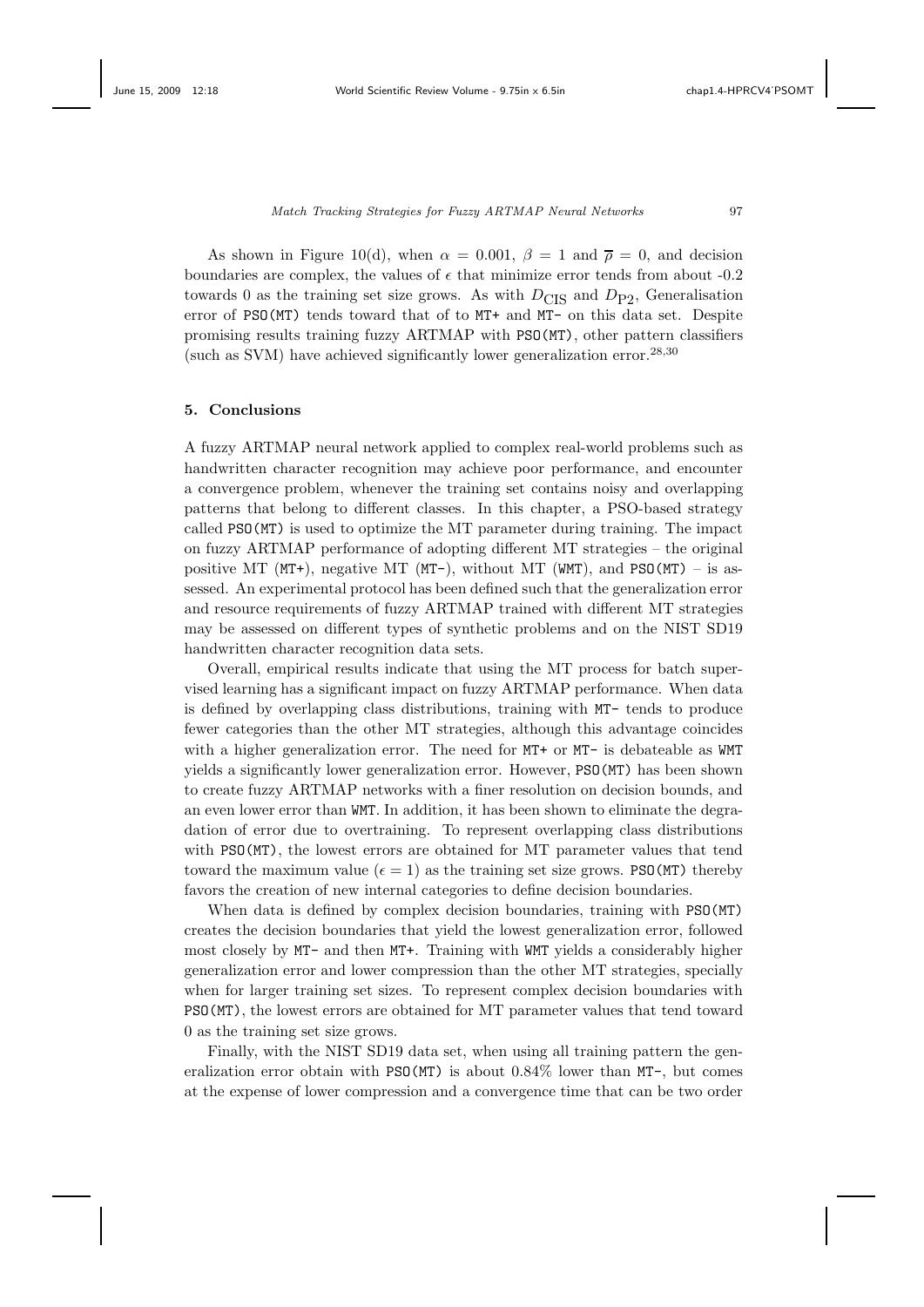of magnitude greater than other strategies. Training with a Multi-Objective PSO (MOPSO) based strategy, where the cost function accounts for both generalization error and compression would provide solutions that require fewer internal categories. In addition light weight versions of PSO may reduce the convergence time.

In this chapter, training fuzzy ARTMAP with PSO(MT) has been shown to produce a significantly lower generalization error than with other MT strategies. These results are always produced at the expense of a significantly higher number of training epochs. Nonetheless, results obtained with PSO(MT) underline the importance of optimizing the MT parameter during training, for different problems. The MT parameter values found using this strategy vary significantly according to training set size and data set structure, and differ considerably from the popular choice  $(\epsilon = 0+)$ , specially when data has overlapping class distributions.

#### **Acknowledgements**

This research was supported in part by the Natural Sciences and Engineering Research Council of Canada, and le Fonds québécois de la recherche sur la nature et les technologies.

#### **References**

- 1. Anagnostopoulos, G. C., Georgiopoulos, M., Verzi, S. J., and Heileman, G. L., "Boosted Ellipsoid ARTMAP," *Proc. SPIE – Applications and Science of Computational Intelligence V*, **4739**, 74-85, 2002.
- 2. Anagnostopoulos, G. C., and Georgiopoulos, "Putting the Utility of Match Tracking in Fuzzy ARTMAP Training to the Test," *Lecture Notes in Computer Science*, **2774**, 1-6, 2003.
- 3. Bote-Lorenzo, M. L., Dimitriadis, Y., Gómez-Sánchez, E., "Automatic extraction of human-recognizable shape and execution prototypes of handwritten characters," *Pattern Recognition*, **36:7**, 1605-1617, 2003.
- 4. Carpenter, G. A., and Grossberg, S., "A Massively Parallel Architecture for a Self-Organizing Neural Pattern Recognition Machine," *Computer, Vision, Graphics and Image Processing*, **37**, 54-115, 1987.
- 5. Carpenter, G. A., Grossberg, S., and Rosen, D. B., "Fuzzy ART: Fast Stable Learning and Categorisation of Analog Patterns by an Adaptive Resonance System," *Neural Networks*, **4:6**, 759-771, 1991.
- 6. Carpenter, G. A., Grossberg, S., and Reynolds, J. H., "ARTMAP: Supervised Real-Time Learning and Classification of Nonstationary Data by a Self-Organizing Neural Network," *Neural Networks*, **4**, 565-588, 1991.
- 7. Carpenter, G. A., Grossberg, S., Markuzon, N., Reynolds, J. H., and Rosen, D. B., "Fuzzy ARTMAP: A Neural Network Architecture for Incremental Supervised Learning of Analog Multidimensional Maps," *IEEE Trans. on Neural Nets*, **3:5**, 698-713, 1992.
- 8. Carpenter, G. A., and Ross, W. D, "ART-EMAP: A Neural Network Architecture for Object Recognition by Evidence Accumulation," *IEEE Trans. on Neural Networks*, 6:4, 805-818, 1995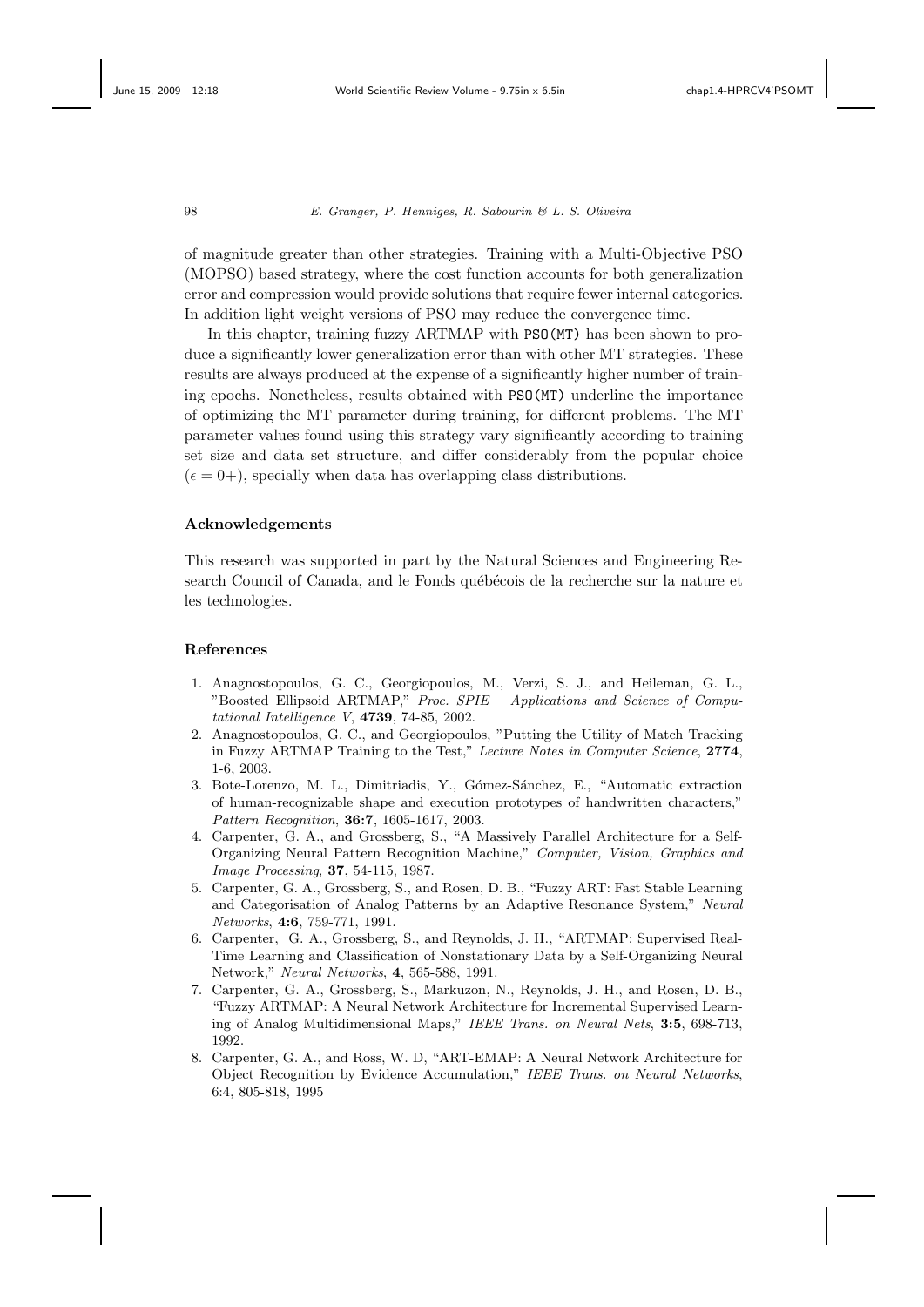- 9. Carpenter, G.A., Gjaja, M.N., Gopal, S., and Woodcock, C.E., "ART Neural Networks for Remote Sesing: Vegetation Classification from Landsat TM and Terrain Data," *IEEE Trans. on Geosciences and Remote Sensing*, **35:2**, 1997.
- 10. Carpenter, G. A., and Markuzon, N., "ARTMAP-IC and Medical Diagnosis: Instance Counting and Inconsistent Cases," *Neural Networks*, **11:2**, 323-336, 1998.
- 11. Carpenter, G. A., Milenova, B. L., and Noeskeand, B. W., "Distributed ARTMAP: a neural network for fast distributed supervised learning," *Neural Nets*, **11**, 793813, 1998.
- 12. Eberhart, R. C. and Shi, Y., "Comparison Between Genetic Algorihms and Particle Swarm Intelligence," in *Evolutionary Programming VII*, V. W. Porto et al, eds., Springer, 611-616, 1998
- 13. Gómez-Sánchez, E., Gago-Gonzalez, J. A., Dimitriadis, Y. A., Cano-Izquierdo, J. M., Lopez Coronado, J., "Experimental Study of a Novel Neuro-Fuzzy System for On-Line Handwritten UNIPEN Digit Recognition," *Pattern Recognition Let.*, **19**, 357-364, 1998.
- 14. Gómez-Sánchez, E., Dimitriadis, Y. A., Cano-Izquierdo, J. M., Lopez-Coronado, J., "*µ*ARTMAP: Use of Mutual Information for Category Reduction in Fuzzy ARTMAP," *IEEE Trans. on Neural Networks*, **13:1**, 58-69, 2002.
- 15. Granger, E., Rubin, M., Grossberg, S., and Lavoie, P., "A What-and-Where Fusion Neural Network for Recognition and Tracking of Multiple Radar Emitters," *Neural Networks*, **14**, 325-344, 2001.
- 16. Granger, E., Henniges, P., Sabourin, R., and Oliveira, L. S., "Supervised Learning of Fuzzy ARTMAP Neural Networks Through Particle Swarm Optimization," *Journal of Pattern Recognition Research*, **2:1**, 27-60, 2007.
- 17. Grother, P. J., "NIST Special Database 19 Handprinted forms and characters database," *National Institute of Standards and Technology (NIST)*, 1995.
- 18. Grossberg, S., Rubin, M. A., and Streilein, W. W., "Buffered reset leads to improved compression in fuzzy ARTMAP classification of radar range profiles," *Intelligent Engineering Systems Through Artificial Neural Networks*, **6**, 419-424, 1996.
- 19. Henniges, P., Granger, E., and Sabourin, R., "Factors of Overtraining with Fuzzy ARTMAP Neural Networks," *International Joint Conference on Neural Networks 2005*, 1075-1080, Montreal, Canada, August 1-4, 2005.
- 20. Kennedy, J., and Eberhart, R. C., "Particle Swarm Intelligence," *Proc. Int'l Conference on Neural Network*, 1942-1948, 1995.
- 21. Kennedy, J., and Eberhart, R. C., *Swarm Intelligence*, Morgan Kaufmann, 2001.
- 22. Koufakou, A., Georgiopoulos, M., Anagnostopoulos, G., and Kasparis, T., "Cross-Validation in Fuzzy ARTMAP for Large Databases," *Neural Nets*, **14**, 1279-1291, 2001.
- 23. Lee, S.-J., and Tsai, H.-L., "Pattern Fusion in Feature Recognition Neural Networks for Handwritten Character Recognition", *IEEE Transactions on Systems, Man, and Cybernetics Part B: Cybernetics*, **28:4**, 612-617, 1998.
- 24. Lerner B., and Guterman, H., "Advanced Developments and Applications of the Fuzzy ARTMAP Neural Network in Pattern Classification," In *Advanced Computational Intelligence Techniques in Data Analysis and Applications*, Springer-Verlag, **SCI 137**. 77-107, 2008.
- 25. Lim C. P., and Harrison, R. F., "Modified Fuzzy ARTMAP Approaches for Bayes Optimal Classification Rates: An Empirical Demonstration," *Neural Network*, **10:4**, 755-774, 1997.
- 26. Liu, C.-L., Sako, H., and Fujisawa, H., "Performance Evaluation of Pattern Classifiers for Handwritten Character Recognition," *Int'l J. on Document Analysis and*